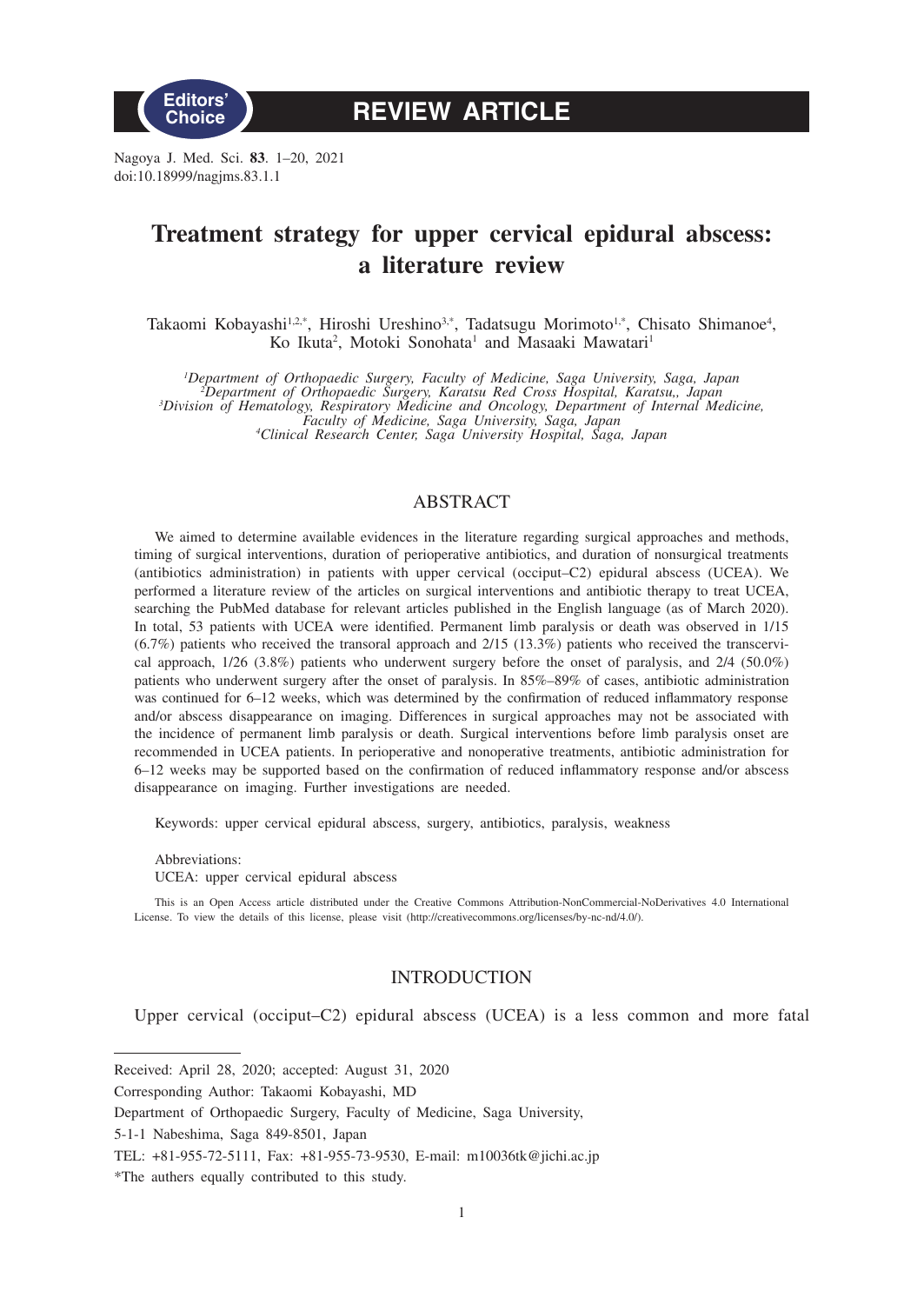#### Takaomi Kobayashi et al

condition than other spinal epidural abscesses.<sup>1</sup> This suggests that UCEA may be a unique disorder compared with lower cervical (C3–C7), thoracic, or lumbar epidural abscess, potentially due to the dynamic motion around the odontoid process, location around the laryngopharyngeal cavity, failure of the medulla oblongata and lower cranial nerves, and/or upper cervical spinal cord dominating the respiratory muscles. $1-23$  The best treatment strategy for UCEA has not been fully elucidated because no standard treatment strategy exists for this disease.<sup>2-23</sup> Patients with a stable neurological status usually undergo nonsurgical (antibiotics administration) treatment for UCEA, $24-42$  whereas those with progressive neurological deficits typically require surgical interventions.2-23 Notably, UCEA-associated spinal cord compression is a severe complication that could result in fatal respiratory failure and/or limb paralysis<sup>1</sup>; therefore, in these cases, preventing UCEA-associated spinal cord compression during surgical treatment is vitally important. Nevertheless, the surgical approach used in the treatment of UCEA and the timing of surgical interventions are variable depending on the physician's choices and the patient's condition. The timing of surgical intervention varies from the onset of limb paralysis<sup>5,6,16,19</sup> to progressive limb weakness.2,4,7-13

The optimal surgical approaches for decompression and debridement of UCEA are categorized as the anterior approach and the posterior approach. The anterior approach, particularly performed transorally, is the most commonly performed approach, providing direct access for targeting the disease compared with other approaches<sup>10-12</sup>; however, surgeons must be able to perform an oral surgical procedure in a deep and narrow surgical field because the transoral approach proceeds from the oral cavity to the abscess. Conversely, the posterior approach is relatively familiar for spinal surgeon to perform with a wider operative field.<sup>2-23</sup>

In addition to decompression and debridement, surgical methods including odontoidectomy are subsequently and/or concurrently performed in UCEAs with destruction of the odontoid process.6-12 Moreover, cases with instability of the upper cervical spine due to destruction and/or resection of the upper cervical vertebrae also receive instrumentation and fusion.6-12 Instrumentation with transarticular screws and rods according to Magerl and/or fusion with iliac bone graft and sublaminar wiring according to Brooks or Gallie were performed in a single- or two-stage procedure.3,5,10-12 Based on the initial presence of pus, two-stage instrumentation and fusion is performed from 10 days to 6 months later.10-12 Single-stage instrumentation and fusion requires a lengthy operative time, $3.5$  while two-stage instrumentation and fusion may involve a risk of neurological impairments due to spinal instability.2,4,7,8,10-12 Their effectiveness in controlling infection was unclear.

The duration and route of perioperative antibiotics administration (oral versus intravenous) are also variable; some cases receive long-term antibiotic treatment for at least 3 months,<sup>10-12,21,22</sup> some receive short-term (4–6 weeks)<sup>4,5,9,18,20</sup> treatment, some receive intravenous antibiotics for 6 weeks, $2<sup>0</sup>$  and others switch to oral administration after 2 weeks of intravenous antibiotics, depending on the attending physician.<sup>12,21</sup> Moreover, the duration of antibiotic administration is determined by various reasons.<sup>8,10,12,14,17,20-22,30,31,35,38</sup>

The attending physician typically determines the surgical approach for UCEA, the timing of surgical interventions, and duration and route of antibiotics administration, because no comprehensive clinical trials have been performed to determine a standard treatment because of the extremely low incidence of UCEA. Therefore, our review aims to clarify the evidence regarding the surgical approach and method, timing of surgical intervention, timing of instrumentation and fusion, duration of antibiotic therapy, and duration of nonsurgical treatment (antibiotic administration) in the treatment of UCEA.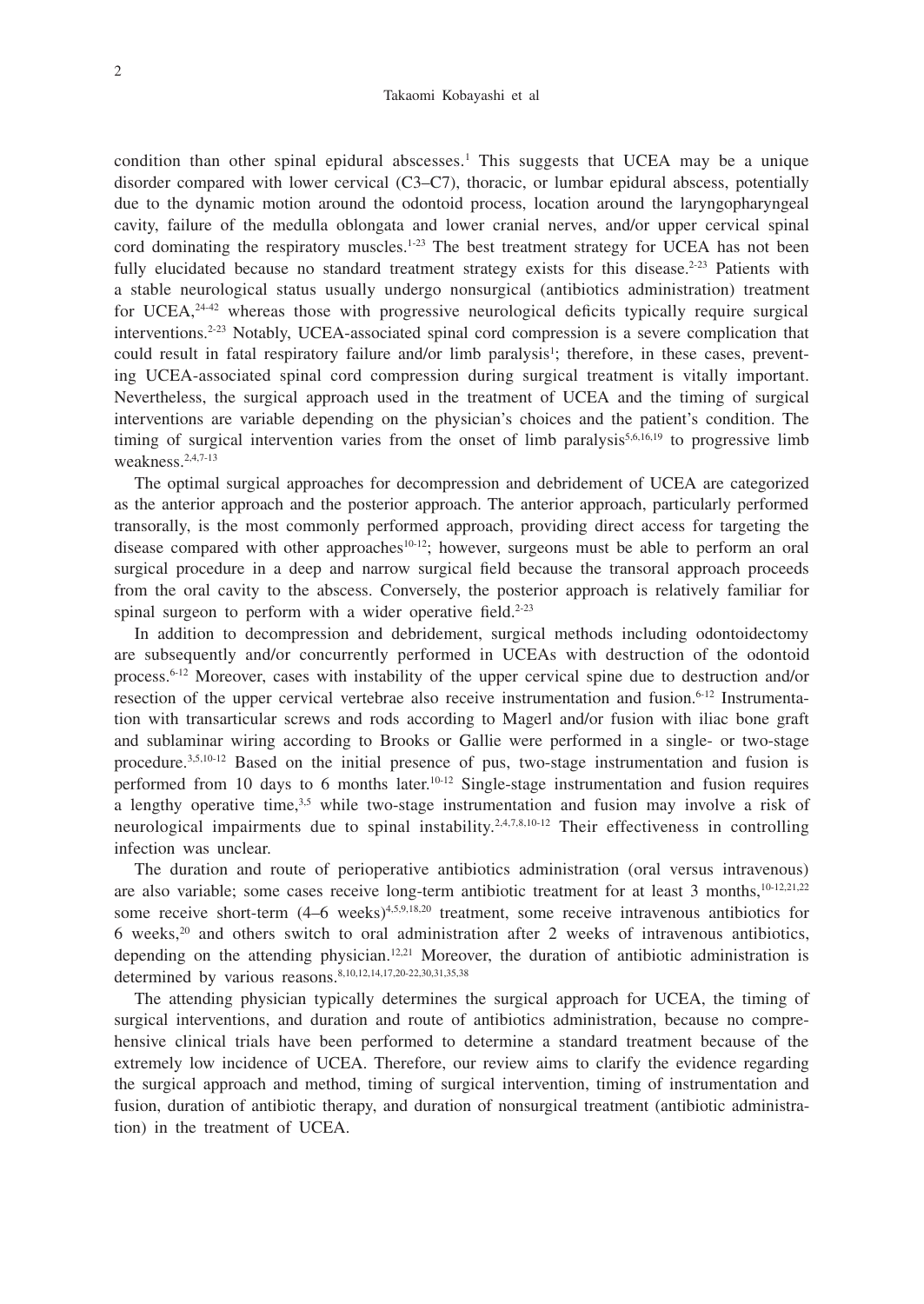# **METHODS**

#### *Search strategy and criteria*

We searched the PubMed database for relevant articles published in the English language (as of March 2020) on surgical interventions and antibiotics used in the treatment of UCEA to evaluate treatment choices, which were described as the association between treatment choices (surgical approach and method, timing of surgical intervention, timing of instrumentation and fusion, duration of antibiotic therapy, and duration of nonsurgical treatment) and clinical outcome in UCEA (permanent limb paralysis or death). We conducted a systematic review based on the Preferred Reporting Items for Systematic Reviews and Meta-Analyses guidelines. The key words "upper cervical epidural abscess," "C1 osteomyelitis," "C2 osteomyelitis," "C1 epidural abscess," and "C2 epidural abscess" were used in combination with the Boolean operators AND and OR. Fungal or tuberculous UCEA was excluded. Two reviewers (TK and HU) screened the extracted literature and performed data extraction, respectively, to ensure the consistency of the results.

## *Demographic data and outcome parameters*

Data were extracted on the research topic, first author, publication year, country, age, sex, clinical presentation, predisposing factors, organism, source of infection, empirical antibiotics, level of abscess, location of abscess, location of bone erosion, surgical methods, duration of perioperative antibiotics, and outcome. The location of abscess was classified into anterior and posterior spaces (Figure 1).43 Limb weakness was defined as a condition in which patients had weak limb sensibility and/or reduced ability for limb movement, whereas limb paralysis was defined as a condition in which the patients were completely unable to move their limbs.<sup>2-42</sup>

## *Statistical analysis*

Descriptive analyses were performed using the IBM Statistical Package for the Social Sciences, Version 19 (IBM Corp., Armonk, NY, USA).



Fig. 1 Location of the upper cervical epidural abscess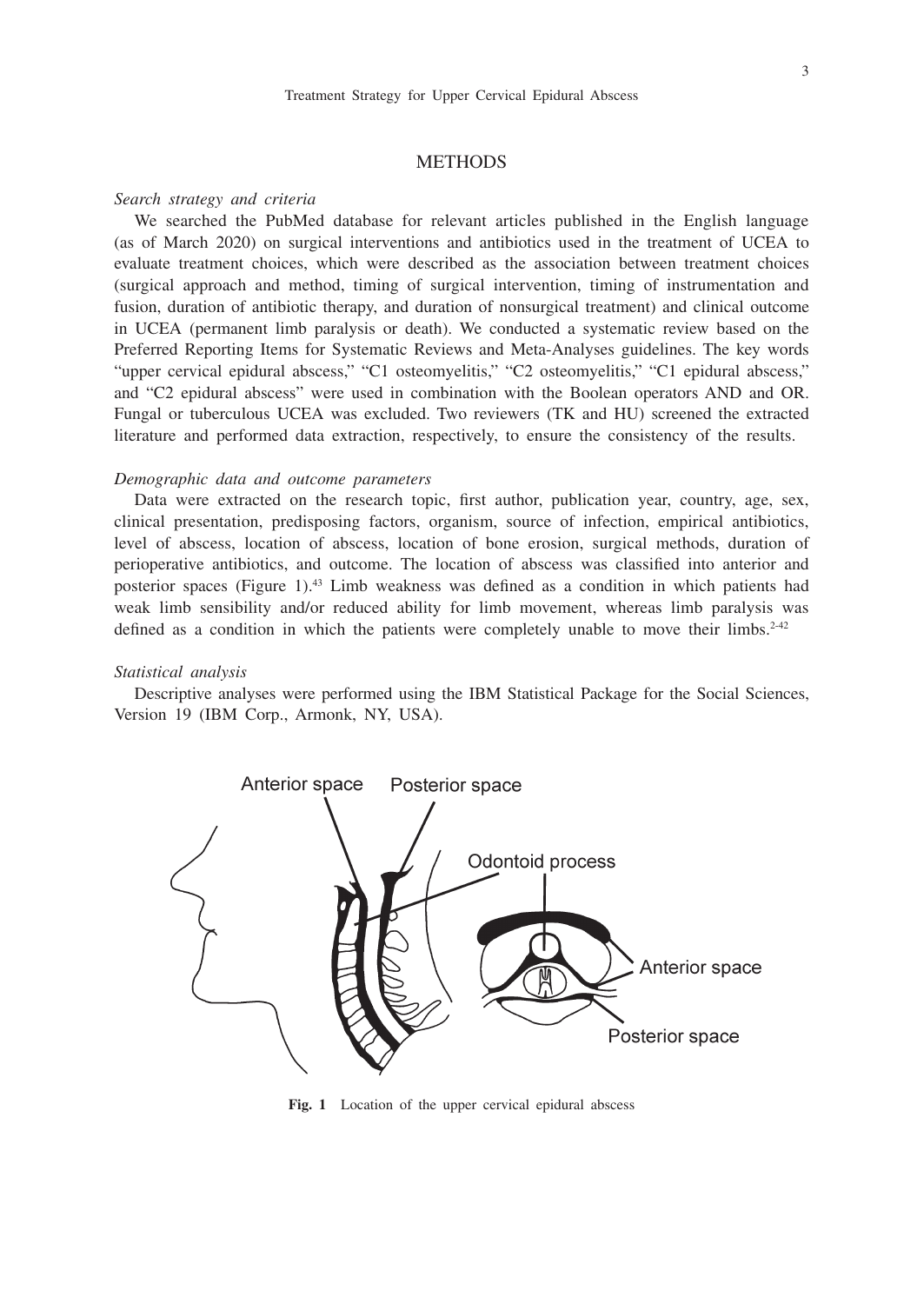#### Takaomi Kobayashi et al

## RESULTS

### *Patient characteristics*

Forty-one studies were eligible for this review (Figure 2),<sup>2-42</sup> and 53 cases of UCEA were identified. Among these, 35  $(66.0\%)$  patients were male and 18  $(34.0\%)$  were female, with an average age of 49.8 years. Regarding clinical presentations at admission, neck pain and/or stiffness was seen in 47 (88.6%) patients, limb weakness in 9 (17.0%), and limb paralysis in 9 (17.0%). Fever was reported in 24 (45.3%) patients, with 2 (3.8%) having dyspnea, dysphagia, or odynophagia due to the retroesophageal abscess directly compressing the trachea and esophagus. Sources of infection were intravenous drug abuse in six patients (11.3%), postoperative surgical site infection in four (7.5%), pneumonia in three (5.7%), otorhinolaryngologic disease in three  $(5.7\%)$ , skin lesions in two  $(3.8\%)$ , cat scratch in two  $(3.8\%)$ , and tooth extraction in two patients (3.8%). No specific pathogens were identified in 31 patients (58.5%). Pathogens isolated from cultures involving the blood  $(47.2\%)$ , pus obtained by transoral biopsy and surgery  $(20.8\%)$ , bone by transoral biopsy (3.8%), or soft tissue by transoral biopsy (3.8%), included *Staphylococcus aureus* in 28 patients (52.8%), *Streptococcus* spp in six (11.3%), no pathogen in 15 (28.3%), and others in four (7.5%). A summary of the patient and treatment characteristics is shown in Table 1 and review of the cases available to the authors is summarized in Table 2.



**Fig. 2** Flow chart of the paper selection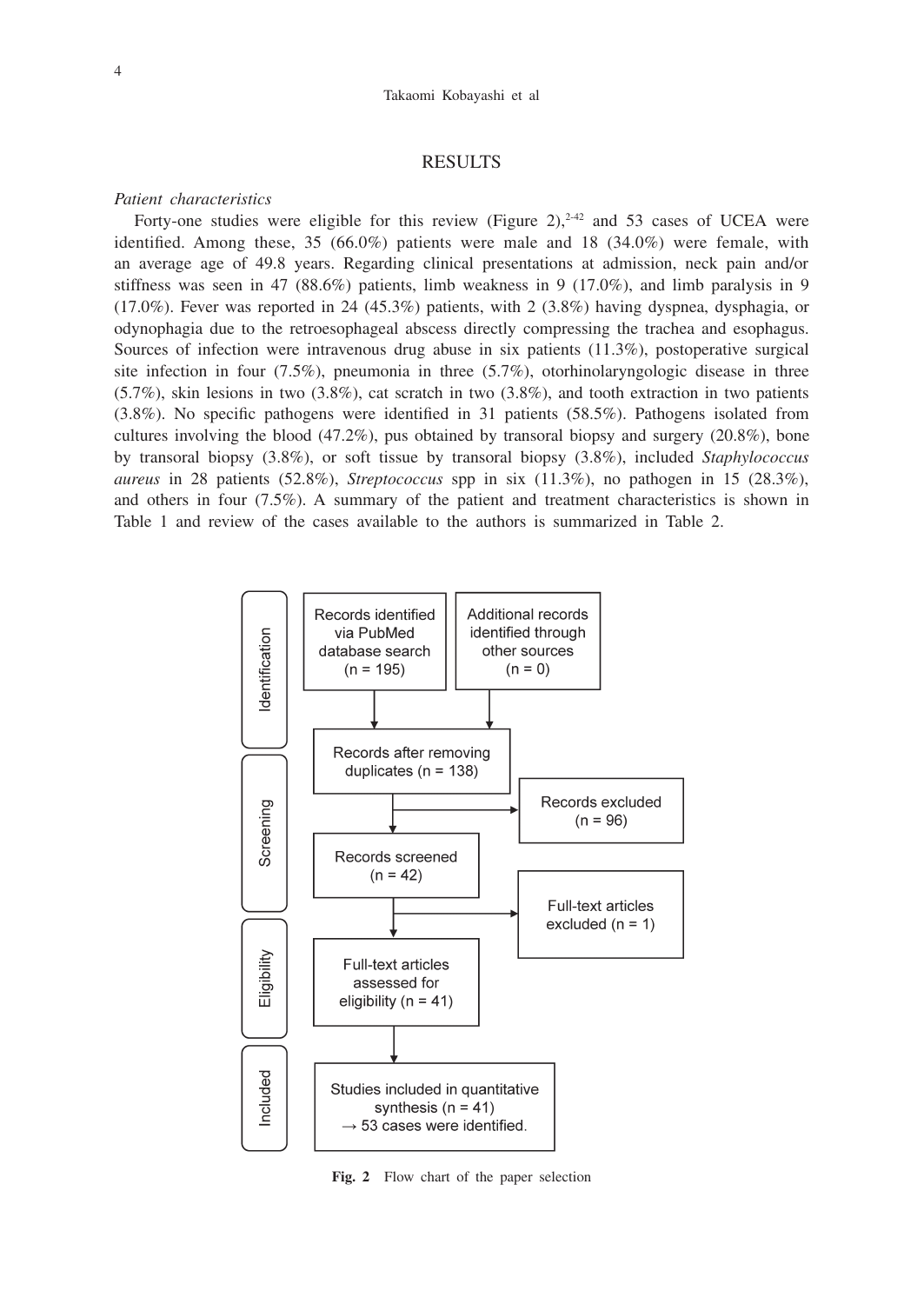| × |  |   |   |
|---|--|---|---|
|   |  |   | I |
|   |  | ł |   |
|   |  |   |   |

| <b>Variable</b>                                 | <b>Value</b>              |
|-------------------------------------------------|---------------------------|
| Age (years), mean $\pm$ SD [range]              | $49.8 \pm 22.8$ [0 to 88] |
| Female, $n$ (%)                                 | 18 (34.0)                 |
| Clinical presentation at admission, $n$ (%)     |                           |
| Neck pain or Neck stiffness                     | 47 (88.6)                 |
| Limb weaknesses                                 | 9(17.0)                   |
| Limb paralysis                                  | 9(17.0)                   |
| Respiratory failure                             | 1(1.9)                    |
| Fever                                           | 24 (45.3)                 |
| Dysphagia or odynophagia                        | 2(3.8)                    |
| Predisposing factor, n (%)                      |                           |
| Diabetes mellitus                               | 9(16.9)                   |
| Hypertension                                    | 4(7.5)                    |
| Chronic renal failure                           | 2(3.8)                    |
| Parkinson's disease                             | 2(3.8)                    |
| Source of infection, $n$ (%)                    |                           |
| Intravenous drug abuser                         | 6(11.3)                   |
| Post-surgery                                    | 4(7.5)                    |
| Pneumonia                                       | 3(5.7)                    |
| Otorhinolaryngologic disease                    | 3(5.7)                    |
| Skin problem                                    | 2(3.8)                    |
| Cat scratch                                     | 2(3.8)                    |
| Tooth extraction                                | 2(3.8)                    |
| No specific pathogens                           | 31 (58.5)                 |
| Culture, n (%)                                  |                           |
| <b>Blood</b>                                    | 25 (47.2)                 |
| Pus (Transoral biopsy and/or operative culture) | 11(20.8)                  |
| Bone (Transoral biopsy)                         | 2(3.8)                    |
| Soft tissue (Transoral biopsy)                  | 2(3.8)                    |
| Non-identified                                  | 13 (24.5)                 |
| Organism, n (%)                                 |                           |
| Staphylococcus aureus                           | 28 (52.8)                 |
| Streptococcus spp.                              | 6(11.3)                   |
| Non-identified                                  | 15 (28.3)                 |
| Others                                          | 4(7.5)                    |
| Level, $n$ (%)                                  |                           |
| C <sub>1</sub>                                  | 2(3.8)                    |
| $C1-C2$                                         | 29 (54.7)                 |
| C2                                              | 7(13.2)                   |
| $C1-C3$                                         | 3(5.7)                    |
| $C2-C3$                                         | 3(5.7)                    |
| Others                                          | 9(16.9)                   |

**Table 1** Characteristics of the 53 patients with upper cervical epidural abscess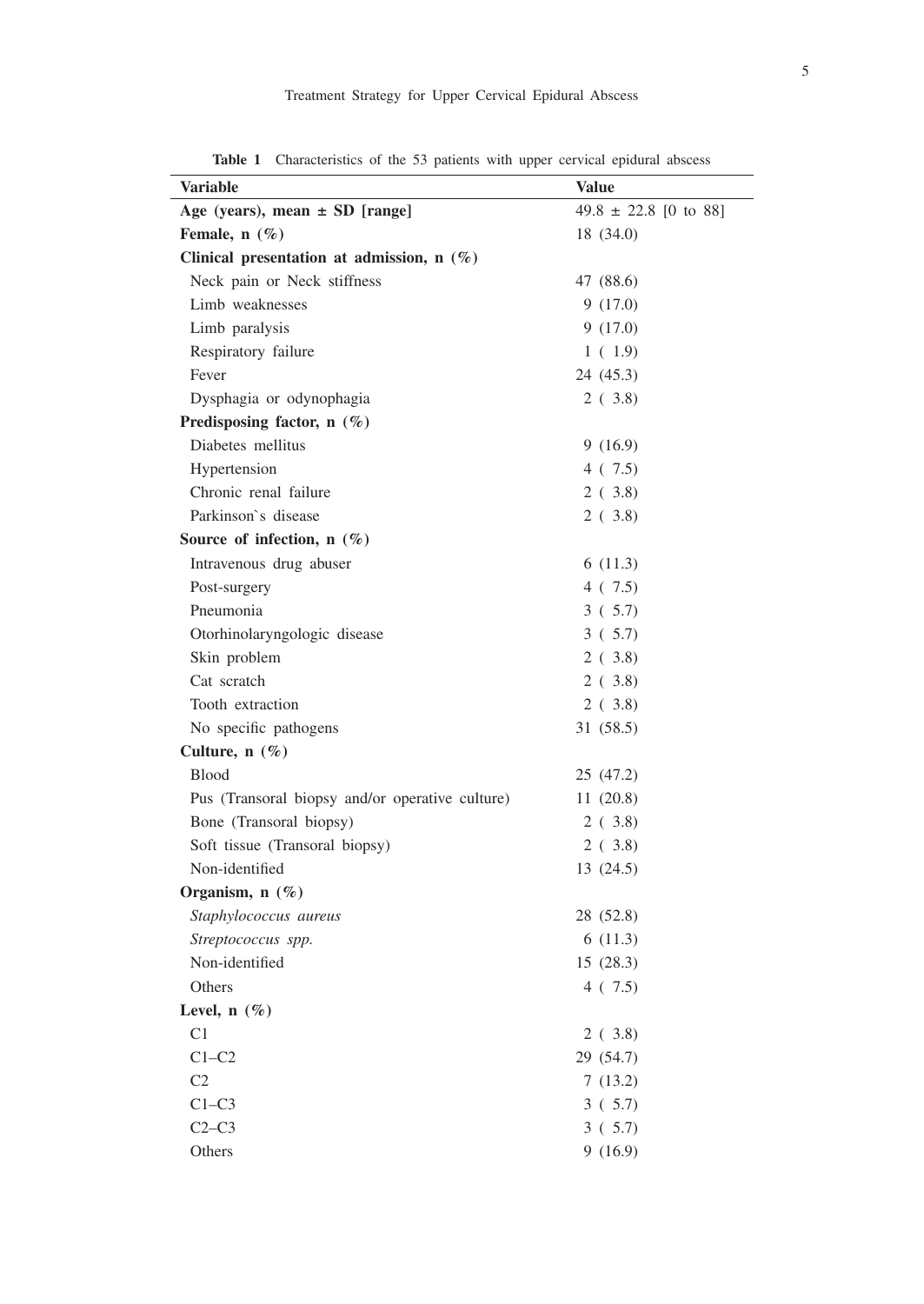| Location of abscess, $n(\%)$       |           |  |
|------------------------------------|-----------|--|
| Anterior space                     | 16(30.2)  |  |
| Posterior space                    | 5(9.4)    |  |
| Anterior space and Posterior space | 19(35.8)  |  |
| None                               | 5(9.4)    |  |
| Unavailable data                   | 8(15.1)   |  |
| Bone erosion, $n(\%)$              |           |  |
| Odontoid process                   | 25 (47.2) |  |
| Cervical vertebrae                 | 11(20.8)  |  |
| Outcome, $n(\%)$                   |           |  |
| Full recovery                      | 33 (62.3) |  |
| Neck pain or Neck stiffness        | 10(18.9)  |  |
| Permanent limb weakness            | 3(5.7)    |  |
| Permanent limb paralysis           | 2(3.8)    |  |
| Death                              | 5(9.4)    |  |
|                                    |           |  |

| Table 2 Patients with upper cervical pyogenic epidural abscess |  |  |  |  |  |  |  |  |  |
|----------------------------------------------------------------|--|--|--|--|--|--|--|--|--|
|----------------------------------------------------------------|--|--|--|--|--|--|--|--|--|

| Author                                      | Age<br>(year) | Gender | Clinical<br>presenta-<br>tion                             | Culture              | Organism Bone                 | erosion                                           | Location<br>of abscess surgical             | Timing of Initial<br>interven-<br>tion | surgical<br>procedure surgical                                                                | Ad-<br>ditional<br>procedure                                                                               | Dura-<br>tion of<br>antibiotics | Outcome          |
|---------------------------------------------|---------------|--------|-----------------------------------------------------------|----------------------|-------------------------------|---------------------------------------------------|---------------------------------------------|----------------------------------------|-----------------------------------------------------------------------------------------------|------------------------------------------------------------------------------------------------------------|---------------------------------|------------------|
| Anton<br>et al.,<br>1999 <sup>2</sup>       | 75            | Female | Neck pain, Pus<br>Limb<br>paralysis                       |                      | Strepto-<br>coccus<br>spp     | None                                              | Anterior<br>space and<br>posterior<br>space | Before<br>limb<br>paralysis            | Trans-<br>cervical<br>anterior<br>approach<br>(decom-<br>pression<br>and<br>debride-<br>ment) | Second-<br>stage<br>trans-<br>cervical<br>posterior<br>approach<br>(instru-<br>mentation<br>and<br>fusion) | Non-<br>available               | Limb<br>weakness |
| Curry<br>et al.,<br>2007 <sup>3</sup>       | 37            | Female | None                                                      | Operative<br>culture | None<br>identified            | C <sub>3</sub><br>vertebrae                       | Anterior<br>space                           | Before<br>limb<br>paralysis            | Trans-<br>cervical<br>anterior<br>approach<br>(decom-<br>pression<br>and<br>debride-<br>ment) | Single-<br>stage<br>trans-<br>cervical<br>posterior<br>approach<br>(instru-<br>mentation<br>and<br>fusion) | 8 weeks                         | Full<br>recovery |
| Suchomel 50<br>et al.,<br>2003 <sup>4</sup> |               | Male   | Neck<br>pain/<br>stiffness,<br>Limb<br>weakness,<br>Fever | Pus                  | Staphy-<br>lococcus<br>aureus | Odontoid<br>process,<br>Anterior<br>arch of<br>C1 | Anterior<br>space                           | Before<br>limb<br>paralysis            | Transoral<br>anterior<br>approach<br>(decom-<br>pression<br>and<br>debride-<br>ment)          | Second-<br>stage<br>trans-<br>cervical<br>posterior<br>approach<br>(instru-<br>mentation<br>and<br>fusion) | 6 weeks                         | Full<br>recovery |
|                                             | 51            | Female | Neck<br>pain/<br>stiffness,<br>Fever                      | Operative<br>culture | Staphy-<br>lococcus<br>aureus | Odontoid<br>process                               | Anterior<br>space                           | Before<br>limb<br>paralysis            | Transoral<br>anterior<br>approach<br>(decom-<br>pression<br>and<br>debride-<br>ment)          | Second-<br>stage<br>trans-<br>cervical<br>posterior<br>approach<br>(instru-<br>mentation<br>and<br>fusion) | 6 weeks                         | Full<br>recovery |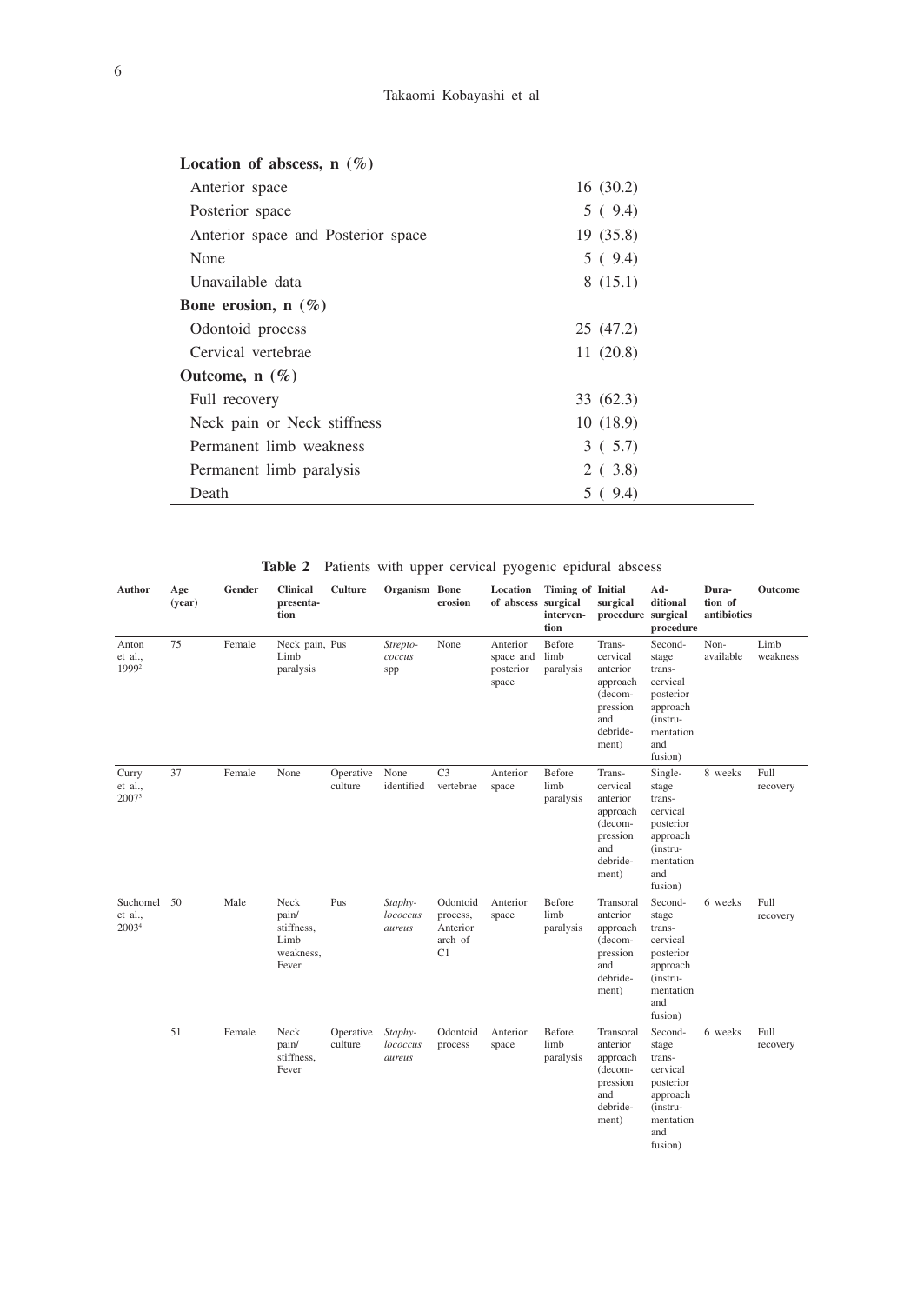|                                          | 52 | Male   | Neck<br>pain/<br>stiffness                       | Operative<br>culture | Staphy-<br>lococcus<br>aureus                                   | Odontoid<br>process,<br>$C1-C2$<br>vertebrae                                               | Anterior<br>space and<br>posterior<br>space           | Before<br>limb<br>paralysis    | Transoral<br>anterior<br>approach<br>(decom-<br>pression<br>and<br>debride-<br>ment)           | Second-<br>stage<br>trans-<br>cervical<br>posterior<br>approach<br>(instru-<br>mentation<br>and<br>fusion) | 6 weeks           | Full<br>recovery  |
|------------------------------------------|----|--------|--------------------------------------------------|----------------------|-----------------------------------------------------------------|--------------------------------------------------------------------------------------------|-------------------------------------------------------|--------------------------------|------------------------------------------------------------------------------------------------|------------------------------------------------------------------------------------------------------------|-------------------|-------------------|
| Aranibar<br>et al.,<br>2015 <sup>5</sup> | 70 | Female | Neck pain, Pus<br>Limb<br>weakness               |                      | Meth-<br>icillin-<br>resistant<br>Staphy-<br>lococcus<br>aureus | $C1-C2$<br>vertebrae                                                                       | Anterior<br>space                                     | After limb Trans-<br>paralysis | cervical<br>anterior<br>approach<br>(decom-<br>pression<br>and<br>debride-<br>ment)            | Single-<br>stage<br>trans-<br>cervical<br>posterior<br>approach<br>(instru-<br>mentation<br>and<br>fusion) | 6 weeks           | Limb<br>weakness  |
| Burns<br>et al.,<br>2015 <sup>6</sup>    | 69 | Female | Limb<br>paralysis,<br>Fever,<br>Odyno-<br>phagia | Blood                | Strepto-<br>coccus<br>spp                                       | Odontoid<br>process                                                                        | Anterior<br>space and paralysis<br>posterior<br>space | After limb Transoral           | anterior<br>approach<br>(decom-<br>pression<br>and<br>debride-<br>ment)                        | Single-<br>stage<br>trans-<br>cervical<br>posterior<br>approach<br>(instru-<br>mentation<br>and<br>fusion) | Non-<br>available | Full<br>recovery  |
|                                          | 55 | Male   | Neck pain Non-                                   | identified           | None<br>identified                                              | Odontoid<br>process,<br>$C1-C2$<br>vertebrae                                               | Posterior<br>space                                    | Before<br>limb<br>paralysis    | Transoral<br>anterior<br>approach<br>(decom-<br>pression<br>and<br>debride-<br>ment)           | Single-<br>stage<br>trans-<br>cervical<br>posterior<br>approach<br>(instru-<br>mentation<br>and<br>fusion) | Non-<br>available | Neck<br>stiffness |
| Keogh<br>et al.,<br>19927                | 41 | Male   | Neck pain, Blood<br>Fever                        |                      | Staphy-<br>lococcus<br>aureus                                   | Odontoid<br>process                                                                        | Anterior<br>space and<br>posterior<br>space           | Before<br>limb<br>paralysis    | Transoral<br>anterior<br>approach<br>(decom-<br>pression<br>and<br>debride-<br>ment)           | Single-<br>stage<br>trans-<br>cervical<br>posterior<br>approach<br>(instru-<br>mentation<br>and<br>fusion) | Non-<br>available | Full<br>recovery  |
| Hardias<br>et al.,<br>2003 <sup>8</sup>  | 65 | Male   | Neck pain, Blood<br>Limb<br>weakness             |                      | Staphy-<br>lococcus<br>aureus,<br>Proteus<br>mirabilis          | Odontoid<br>process,<br>C1<br>vertebrae                                                    | Posterior<br>space                                    | Before<br>limb<br>paralysis    | Trans-<br>cervical<br>anterior<br>approach<br>(decom-<br>pression<br>and<br>debride-<br>ment)  | Second-<br>stage<br>trans-<br>cervical<br>posterior<br>approach<br>(instru-<br>mentation<br>and<br>fusion) | 8 weeks           | Limb<br>paralysis |
| Fukutake<br>et al.,<br>1998 <sup>9</sup> | 74 | Male   | Neck pain, Blood<br>Limb<br>weakness,<br>Fever   |                      | Strepto-<br>coccus<br>spp                                       | Odontoid<br>process                                                                        | None                                                  | Before<br>limb<br>paralysis    | Trans-<br>cervical<br>posterior<br>approach<br>(decom-<br>pression<br>and<br>debride-<br>ment) | None                                                                                                       | 6 weeks           | Full<br>recovery  |
| Reid<br>et al.,<br>200710                | 58 | Male   | Neck pain Blood                                  |                      | Meth-<br>icillin-<br>sensitive<br>Staphy-<br>lococcus<br>aureus | Odontoid<br>process,<br>left<br>atlanto-<br>occipital<br>joint,<br>atlanto-<br>axial joint | Anterior<br>space                                     | Before<br>limb<br>paralysis    | Transoral<br>anterior<br>approach<br>(decom-<br>pression<br>and<br>debride-<br>ment)           | Single-<br>stage<br>trans-<br>cervical<br>posterior<br>approach<br>(instru-<br>mentation<br>and<br>fusion) | 24 weeks Full     | recovery          |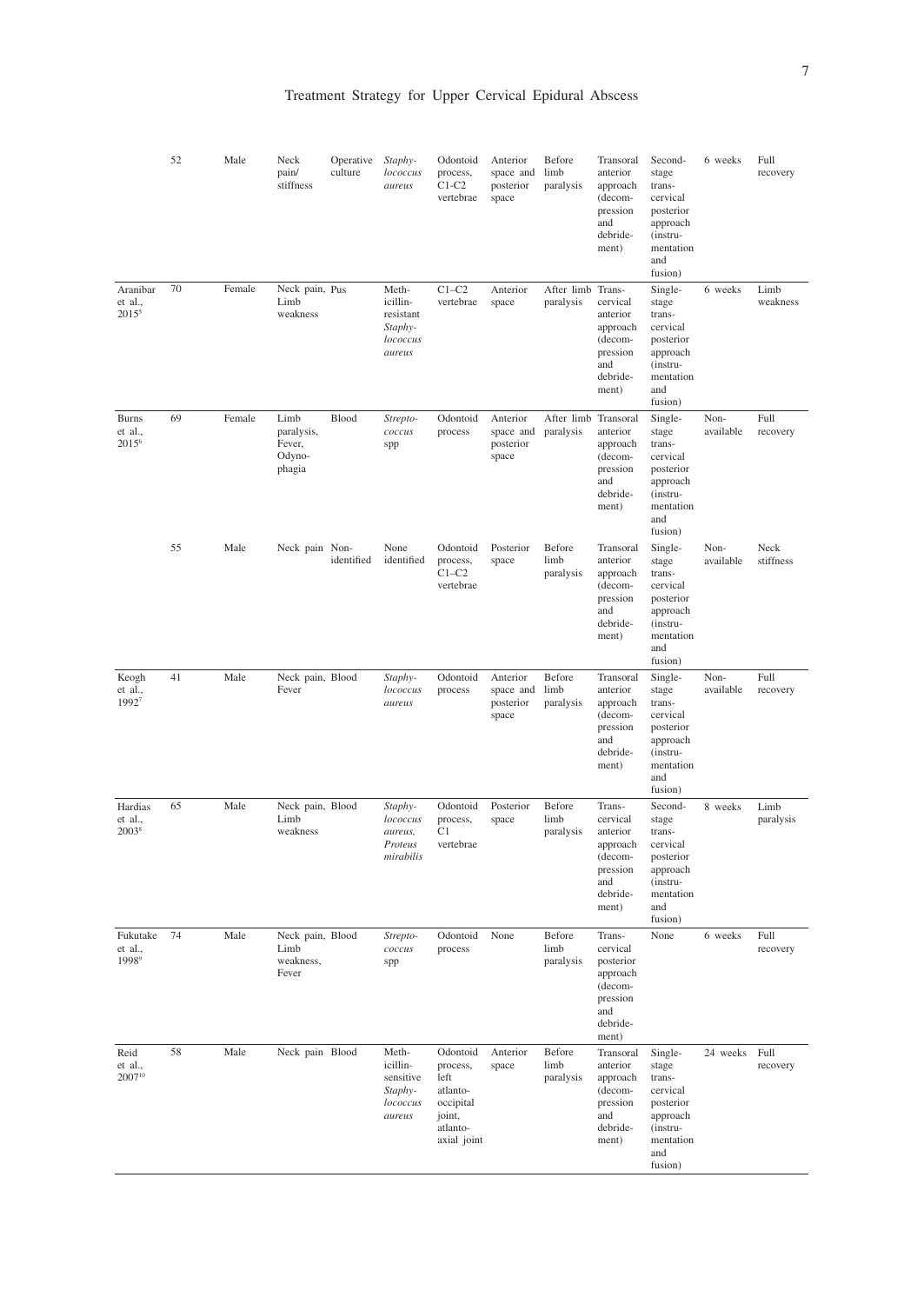| Weidau-<br>Pazos<br>et al.,<br>199911   | 74 | Female | Neck<br>pain/<br>stiffness                      | Non-<br>identified | Non-<br>identified                                              | Odontoid<br>process                                                                                            | Ante-<br>rior and<br>posterior<br>space     | Before<br>limb<br>paralysis | Transoral<br>anterior<br>approach<br>(decom-<br>pression<br>and<br>debride-<br>ment)           | Second-<br>stage<br>trans-<br>cervical<br>posterior<br>approach<br>(instru-<br>mentation<br>and<br>fusion) | Non-<br>available | Full<br>recovery |
|-----------------------------------------|----|--------|-------------------------------------------------|--------------------|-----------------------------------------------------------------|----------------------------------------------------------------------------------------------------------------|---------------------------------------------|-----------------------------|------------------------------------------------------------------------------------------------|------------------------------------------------------------------------------------------------------------|-------------------|------------------|
|                                         | 63 | Male   | Neck<br>pain/<br>stiffness                      | Blood              | Staphy-<br>lococcus<br>aureus                                   | None                                                                                                           | Anterior<br>space and<br>posterior<br>space | Before<br>limb<br>paralysis | Transoral<br>anterior<br>approach<br>(decom-<br>pression<br>and<br>debride-<br>ment)           | None                                                                                                       | 14 weeks Full     | recovery         |
| Zigler<br>et al.,<br>1987 <sup>12</sup> | 62 | Female | Neck pain, Axis<br>Limb<br>paralysis            |                    | Staphy-<br>lococcus<br>aureus                                   | Odontoid<br>process,<br>$C1-C2$<br>vertebrae,<br>atlanto-ax-<br>ial joints,<br>atlanto-<br>occipital<br>joints | None                                        | Before<br>limb<br>paralysis | Trans-<br>cervical<br>posterior<br>approach<br>(instru-<br>mentation<br>and<br>fusion)         | Second-<br>stage<br>trans-<br>cervical<br>posterior<br>approach<br>(instru-<br>mentation<br>and<br>fusion) | 12 weeks          | Full<br>recovery |
|                                         | 72 | Male   | Neck<br>pain/<br>stiffness                      | Blood              | Meth-<br>icillin-<br>sensitive<br>Staphy-<br>lococcus<br>aureus | Odontoid<br>process,<br>Occipito-<br>cervical<br>joints                                                        | None                                        | Before<br>limb<br>paralysis | Trans-<br>cervical<br>posterior<br>approach<br>(instru-<br>mentation<br>and<br>fusion)         | Second-<br>stage<br>trans-<br>cervical<br>posterior<br>approach<br>(instru-<br>mentation<br>and<br>fusion) | Non-<br>available | Full<br>recovery |
|                                         | 56 | Female | Neck<br>pain/<br>stiffness,<br>Limb<br>weakness | <b>Blood</b>       | Pasteurella C2<br>multocida vertebrae                           |                                                                                                                | None                                        | Before<br>limb<br>paralysis | Trans-<br>cervical<br>posterior<br>approach<br>(instru-<br>mentation<br>and<br>fusion)         | None                                                                                                       | Non-<br>available | Full<br>recovery |
|                                         | 66 | Male   | Neck pain, Blood<br>Fever                       |                    | Meth-<br>icillin-<br>sensitive<br>Staphy-<br>lococcus<br>aureus | Odontoid<br>process                                                                                            | Anterior<br>space                           | Before<br>limb<br>paralysis | Trans-<br>cervical<br>anterior<br>approach<br>(decom-<br>pression<br>and<br>debride-<br>ment)  | None                                                                                                       | 32 weeks          | Full<br>recovery |
|                                         | 67 | Female | Neck pain, Operative<br>Fever                   | culture            | Meth-<br>icillin-<br>sensitive<br>Staphy-<br>lococcus<br>aureus | Odontoid<br>process                                                                                            | Anterior<br>space and<br>posterior<br>space | Before<br>limb<br>paralysis | Transoral<br>anterior<br>approach<br>(decom-<br>pression<br>and<br>debride-<br>ment)           | None                                                                                                       | 6 weeks           | Full<br>recovery |
| Deshmukh 59<br>et al.,<br>$2010^{13}$   |    | Female | Neck pain, Blood<br>Limb<br>paralysis,<br>Fever |                    | Meth-<br>icillin-<br>sensitive<br>Staphy-<br>lococcus<br>aureus | None                                                                                                           | Posterior<br>space                          | Before<br>limb<br>paralysis | Trans-<br>cervical<br>posterior<br>approach<br>(decom-<br>pression<br>and<br>debride-<br>ment) | None                                                                                                       | 8 weeks           | Full<br>recovery |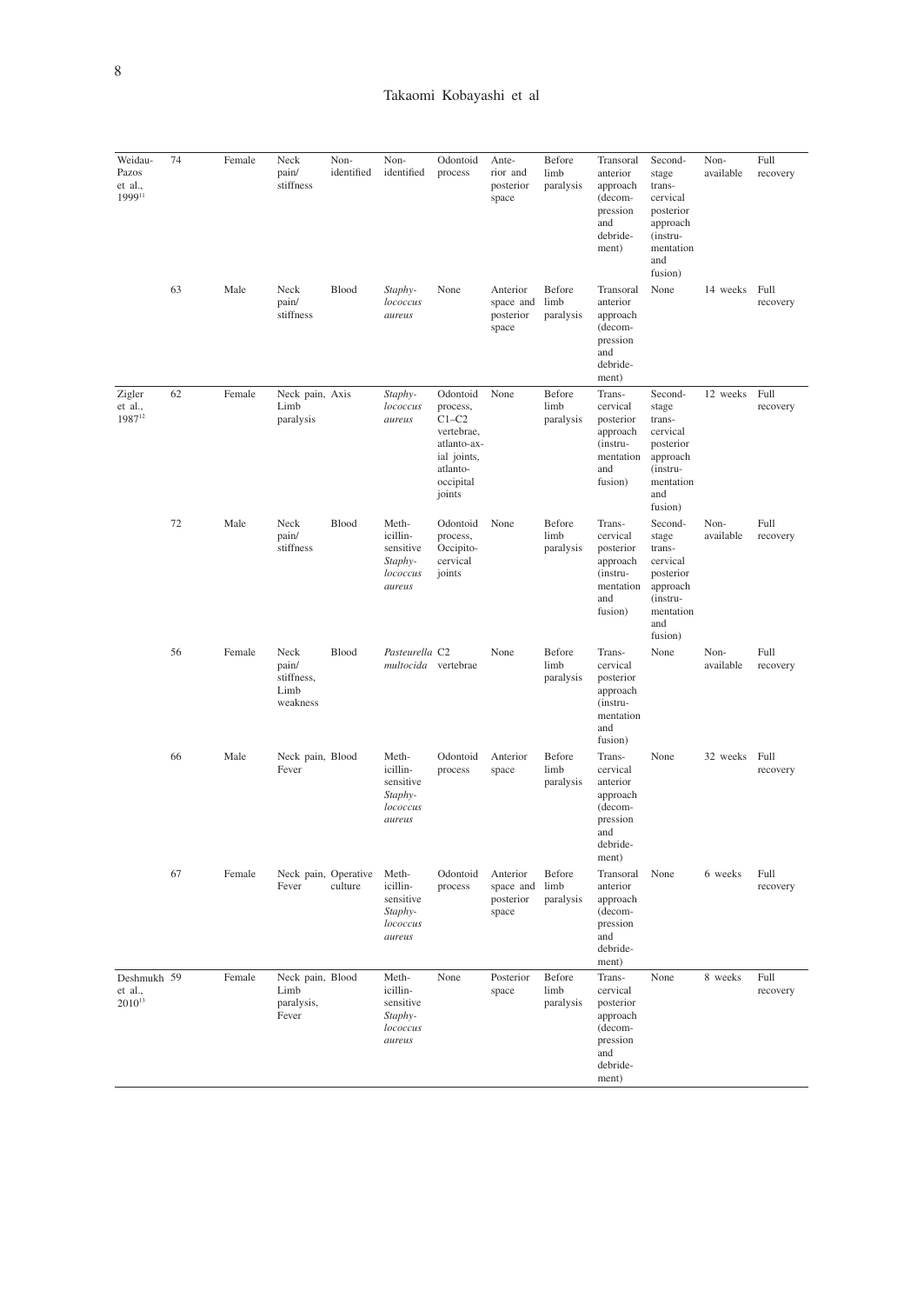| Ruskin<br>et al.,<br>199214                     | 57               | Male   | Neck pain, Pus<br>Fever,<br>Sore<br>throat                |                      | Staphy-<br>lococcus<br>aureus        | None                              | Anterior<br>space                           | Before<br>limb<br>paralysis       | Transoral<br>anterior<br>approach<br>(decom-<br>pression<br>and<br>debride-<br>ment)                                   | None                                                                                                       | 12 weeks          | Full<br>recovery   |
|-------------------------------------------------|------------------|--------|-----------------------------------------------------------|----------------------|--------------------------------------|-----------------------------------|---------------------------------------------|-----------------------------------|------------------------------------------------------------------------------------------------------------------------|------------------------------------------------------------------------------------------------------------|-------------------|--------------------|
| Kubo<br>et al.,<br>2002 <sup>15</sup>           | 52               | Male   | Neck pain, Pus<br>Fever                                   |                      | Staphy-<br>lococcus<br>aureus        | Odontoid<br>process               | Anterior<br>space                           | Before<br>limb<br>paralysis       | Transoral<br>anterior<br>approach<br>(decom-<br>pression<br>and<br>debride-<br>ment)                                   | None                                                                                                       | 12 weeks          | Neck<br>stiffness  |
| Al-<br>Hourani<br>et al.,<br>2015 <sup>16</sup> | 66               | Male   | Neck pain, Blood<br>Limb<br>paralysis                     |                      | Strepto-<br>coccus<br>spp            | None                              | Anterior<br>space and<br>posterior<br>space | After limb Trans-<br>paralysis    | cervical<br>poste-<br>rior and<br>transoral<br>anterior<br>approach<br>(decom-<br>pression<br>and<br>debride-<br>ment) | None                                                                                                       | Non-<br>available | Death              |
| Paul<br>et al.,<br>200517                       | 54               | Male   | Neck pain Bone                                            |                      | Pseudo-<br>monas<br>aeruginosa C2-C4 | Odontoid<br>process,<br>vertebrae | Anterior<br>space                           | Before<br>limb<br>paralysis       | Trans-<br>cervical<br>anterior<br>approach<br>(decom-<br>pression<br>and<br>debride-<br>ment)                          | None                                                                                                       |                   | 12 weeks Neck pain |
| Papp<br>et al.,<br>200318                       | $\boldsymbol{0}$ | Male   | Fever,<br>Tachy-<br>cardia,<br>Hypotonia                  | Soft<br>tissues      | Staphy-<br>lococcus<br>aureus        | $C1-C2$<br>vertebrae              | Anterior<br>space                           | Before<br>limb<br>paralysis       | Trans-<br>cervical<br>posterior<br>approach<br>(decom-<br>pression<br>and<br>debride-<br>ment)                         | None                                                                                                       | 6 weeks           | Neck<br>stiffness  |
| Kurimoto<br>et al.,<br>199819                   | 72               | Female | Neck pain, Non-<br>Neck<br>stiffness,<br>Limb<br>weakness | identified           | Non-<br>identified                   | Odontoid<br>process               | Posterior<br>space                          | After limb Transoral<br>paralysis | anterior<br>approach<br>(decom-<br>pression<br>and<br>debride-<br>ment)                                                | Single-<br>stage<br>trans-<br>cervical<br>posterior<br>approach<br>(instru-<br>mentation<br>and<br>fusion) | Non-<br>available | Limb<br>paralysis  |
| <b>Bartels</b><br>et al.,<br>1990 <sup>20</sup> | 49               | Male   | Neck<br>stiffness                                         | Blood                | Staphy-<br>lococcus<br>aureus        | None                              | Anterior<br>space                           | Before<br>limb<br>paralysis       | Trans-<br>cervical<br>anterior<br>approach<br>(decom-<br>pression<br>and<br>debride-<br>ment)                          | None                                                                                                       | 6 weeks           | Full<br>recovery   |
| Mirouse<br>et al.,<br>$2015^{21}$               | 14               | Male   | Neck<br>pain/<br>stiffness,<br>Fever                      | Operative<br>culture | Bartonella C2<br>henselae            | vertebrae                         | Anterior<br>space                           | Before<br>limb<br>paralysis       | Trans-<br>cervical<br>posterior<br>approach<br>(decom-<br>pression<br>and<br>debride-<br>ment)                         | None                                                                                                       | 10 weeks          | Full<br>recovery   |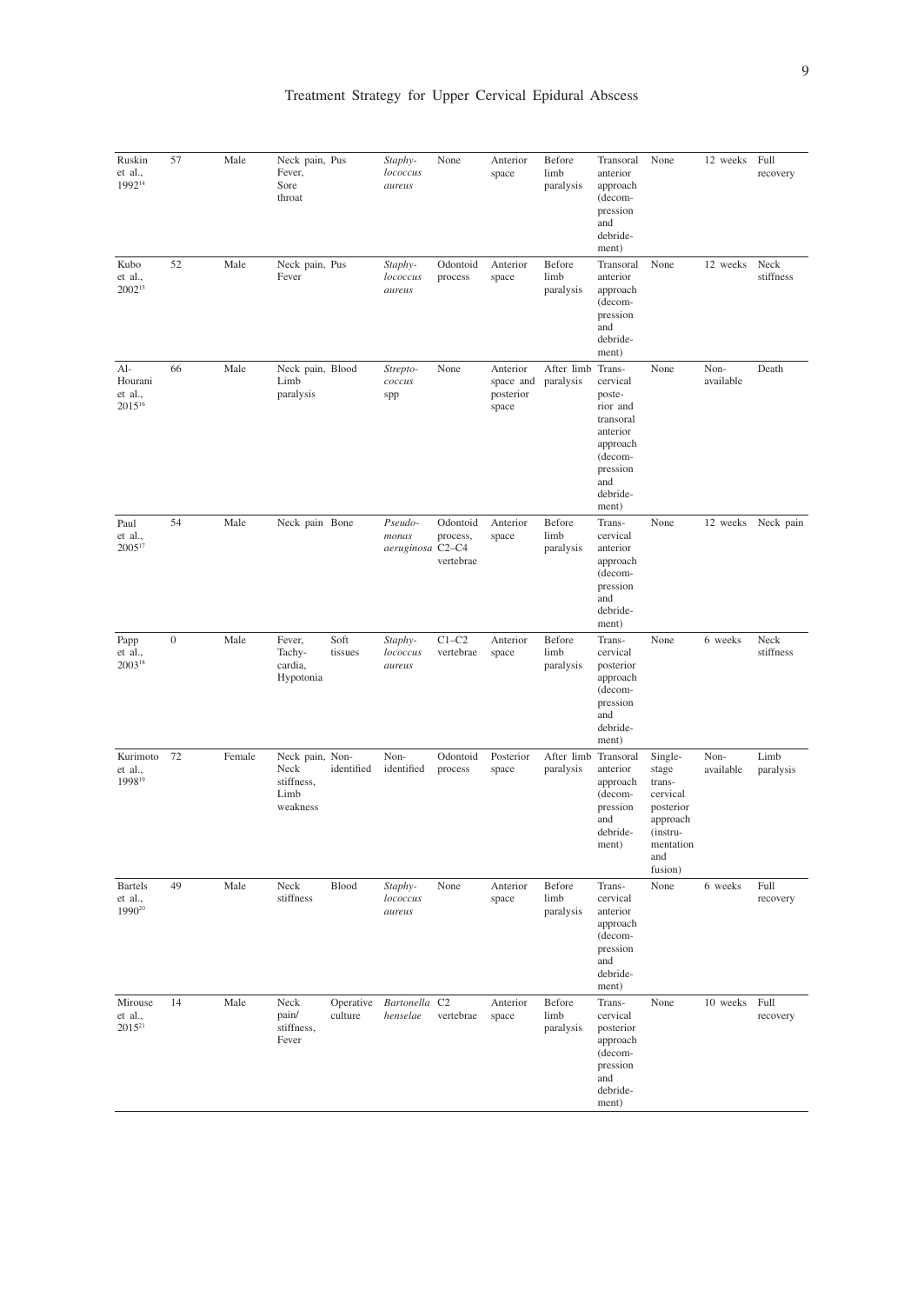| Young<br>et al.,<br>199922               | 58               | Male   | Neck pain, Blood<br>Fever                                                       |                    | Staphy-<br>lococcus<br>aureus                                   | Odontoid<br>process                                      | Anterior<br>space                           | Before<br>limb<br>paralysis | Transoral<br>anterior<br>approach<br>(decom-<br>pression<br>and<br>debride-<br>ment)           | None | 12 weeks          | Neck<br>stiffness |
|------------------------------------------|------------------|--------|---------------------------------------------------------------------------------|--------------------|-----------------------------------------------------------------|----------------------------------------------------------|---------------------------------------------|-----------------------------|------------------------------------------------------------------------------------------------|------|-------------------|-------------------|
| LaFave<br>et al.,<br>201923              | 45               | Male   | Limb<br>weakness,<br>Respira-<br>tory<br>failure,<br>Fever,<br>Low back<br>pain | Blood              | Meth-<br>icillin-<br>resistant<br>Staphy-<br>lococcus<br>aureus | None                                                     | Posterior<br>space                          | Before<br>limb<br>paralysis | Trans-<br>cervical<br>posterior<br>approach<br>(decom-<br>pression<br>and<br>debride-<br>ment) | None | Non-<br>available | Limb<br>weakness  |
| Frank<br>et al.,<br>1944 <sup>24</sup>   | 43               | Male   | Neck<br>pain/<br>stiffness.<br>Fever                                            | Non-<br>identified | Non-<br>identified                                              | Non-<br>available                                        | Non-<br>available                           | None                        | None                                                                                           | None | Non-<br>available | Death             |
| Limbird<br>et al.,<br>1988 <sup>25</sup> | 61               | Male   | Neck pain, Blood<br>Limb<br>paralysis                                           |                    | Esch-<br>erichia<br>coli                                        | Non-<br>available                                        | Non-<br>available                           | None                        | None                                                                                           | None | Non-<br>available | Death             |
|                                          | 51               | Male   | Neck<br>pain/<br>stiffness.<br>Limb<br>weakness,<br>Fever                       | Blood              | Staphy-<br>lococcus<br>aureus                                   | Non-<br>available                                        | Non-<br>available                           | None                        | None                                                                                           | None | Non-<br>available | Neck<br>stiffness |
| Ahlbäck<br>et al<br>1970 <sup>26</sup>   | 44               | Female | Neck<br>pain/<br>stiffness,<br>Difficulty<br>pronounc-<br>ing                   | Non-<br>identified | Non-<br>identified                                              | Odontoid<br>process,<br>right<br>atlanto-<br>axial joint | Anterior<br>space                           | None                        | None                                                                                           | None | 12 weeks          | Neck<br>stiffness |
|                                          | 43               | Male   | Neck<br>pain/<br>stiffness                                                      | Non-<br>identified | Non-<br>identified                                              | Odontoid<br>process                                      | Anterior<br>space and<br>posterior<br>space | None                        | None                                                                                           | None | Non-<br>available | Neck<br>stiffness |
| Lam<br>et al.,<br>1996 <sup>27</sup>     | 58               | Male   | Neck pain, Blood<br>Fever                                                       |                    | Staphy-<br>lococcus<br>aureus                                   | None                                                     | None                                        | None                        | None                                                                                           | None | Non-<br>available | Full<br>recovery  |
| Ueda<br>et al.,<br>2009 <sup>28</sup>    | 37               | Male   | Neck pain, Blood<br>Fever                                                       |                    | Strepto-<br>coccus<br>spp                                       | Odontoid<br>process                                      | Anterior<br>space and<br>posterior<br>space | None                        | None                                                                                           | None | Non-<br>available | Full<br>recovery  |
| Leach<br>et al.,<br>1967 <sup>29</sup>   | 49               | Female | Neck<br>pain/<br>stiffness,<br>Fever                                            | Blood              | Staphy-<br>lococcus<br>aureus                                   | Non-<br>available                                        | Non-<br>available                           | None                        | None                                                                                           | None | Non-<br>available | Full<br>recovery  |
| Tomaze-<br>wski<br>et al.,<br>201130     | $\boldsymbol{0}$ | Female | Jaundice                                                                        | Non-<br>identified | Non-<br>identified                                              | Odontoid<br>process                                      | Anterior<br>space and<br>posterior<br>space | None                        | None                                                                                           | None | 8 weeks           | Full<br>recovery  |
|                                          | $\boldsymbol{0}$ | Male   | Jaundice                                                                        | Pus                | Staphy-<br>lococcus<br>aureus,<br>Klebsiella<br>pneumoni-<br>ae | Odontoid<br>process                                      | Anterior<br>space and<br>posterior<br>space | None                        | None                                                                                           | None | 6 weeks           | Full<br>recovery  |
| Venger<br>et al.,<br>198631              | 29               | Male   | Neck<br>pain/<br>stiffness,<br>Fever                                            | Blood              | Staphy-<br>lococcus<br>aureus                                   | Odontoid<br>process,<br>C <sub>2</sub><br>vertebrae      | Anterior<br>space and<br>posterior<br>space | None                        | None                                                                                           | None | 6 weeks           | Full<br>recovery  |
| Sasaki<br>et al.,<br>200632              | 76               | Female | Neck<br>pain/<br>stiffness                                                      | Blood              | Non-<br>identified                                              | None                                                     | Anterior<br>space and<br>posterior<br>space | None                        | None                                                                                           | None | Non-<br>available | Full<br>recovery  |
| Rimalovski 48<br>et al.,<br>196833       |                  | Female | Neck<br>pain/<br>stiffness.<br>Limb<br>paralysis                                | Blood              | Staphy-<br>lococcus<br>aureus                                   | None                                                     | Anterior<br>space                           | None                        | None                                                                                           | None | Non-<br>available | Death             |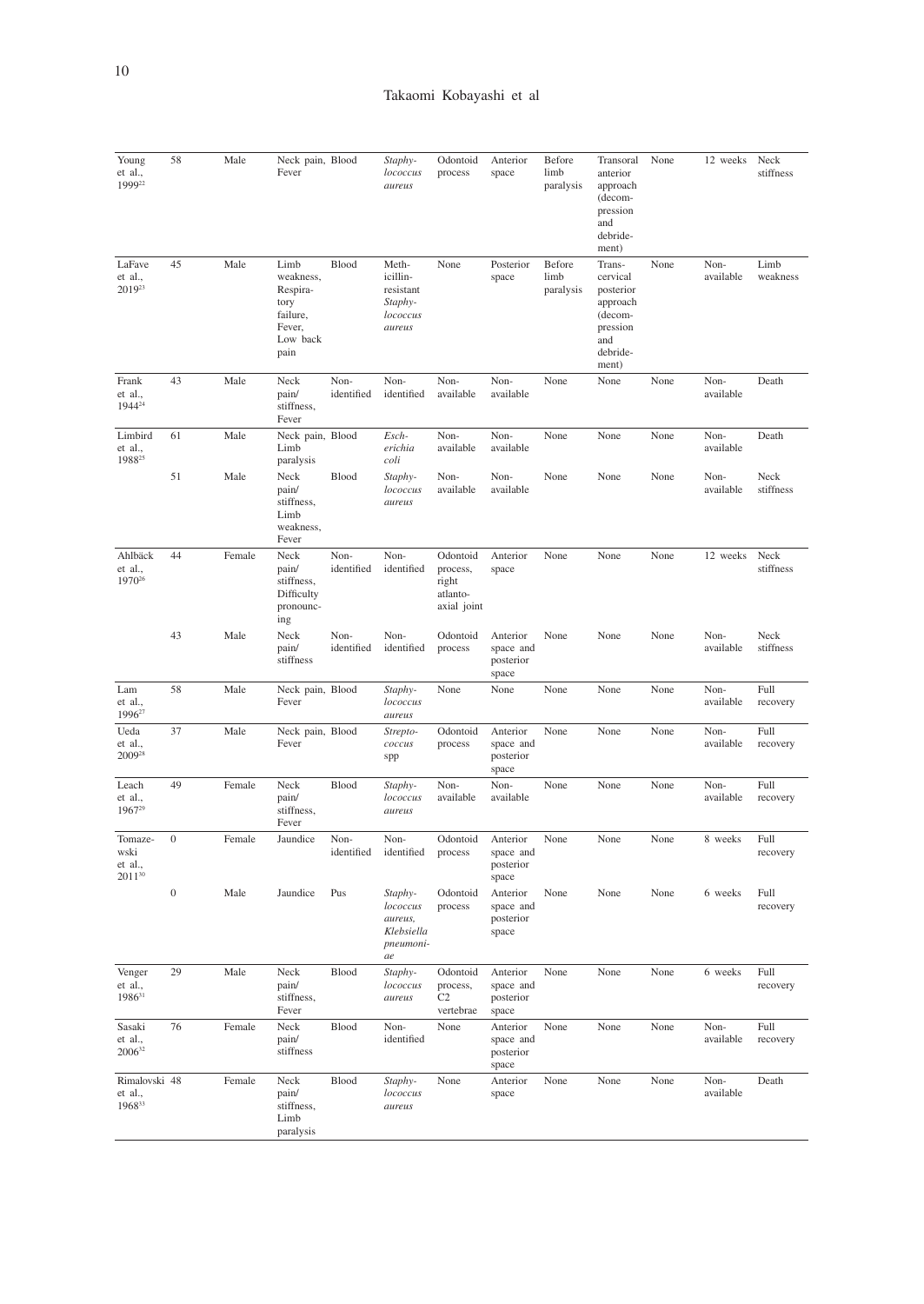| Odelberg<br>et al.,<br>193234     | 16               | Female | Neck<br>pain/<br>stiffness.<br>Fever                       | Non-<br>identified | Non-<br>identified                                              | Non-<br>available   | Non-<br>available                           | None | None | None | Non-<br>available | Neck<br>stiffness |
|-----------------------------------|------------------|--------|------------------------------------------------------------|--------------------|-----------------------------------------------------------------|---------------------|---------------------------------------------|------|------|------|-------------------|-------------------|
| Noguchi<br>et al.,<br>200035      | 68               | Male   | Neck<br>pain/<br>stiffness                                 | Soft<br>tissues    | Strepto-<br>coccus<br>spp                                       | None                | Anterior<br>space and<br>posterior<br>space | None | None | None | 24 weeks          | Full<br>recovery  |
| Dimaala<br>et al.,<br>200636      | $\mathbf{1}$     | Male   | Neck<br>stiffness.<br>Weight<br>loss,<br>Anorexia          | Non-<br>identified | Non-<br>identified                                              | Odontoid<br>process | Non-<br>available                           | None | None | None | Non-<br>available | Full<br>recovery  |
| Azizi<br>et al.,<br>199537        | 65               | Male   | Neck<br>pain/<br>stiffness                                 | Non-<br>identified | Non-<br>identified                                              | None                | Anterior<br>space                           | None | None | None | 12 weeks Full     | recovery          |
| Lubotzky<br>et al.,<br>201738     | $\mathbf{0}$     | Male   | Neck<br>stiffness                                          | Non-<br>identified | Non-<br>identified                                              | None                | Anterior<br>space and<br>posterior<br>space | None | None | None | 6 weeks           | Full<br>recovery  |
|                                   | $\boldsymbol{0}$ | Male   | Neck<br>stiffness.<br>Fever,<br>Mouth<br>ulcers            | Non-<br>identified | Non-<br>identified                                              | None                | Anterior<br>space and<br>posterior<br>space | None | None | None | 6 weeks           | Full<br>recovery  |
| Lee et al., 47<br>201239          |                  | Female | Neck<br>pain/<br>stiffness,<br>Fever                       | Non-<br>identified | Non-<br>identified                                              | None                | Non-<br>available                           | None | None | None | 12 weeks Full     | recovery          |
| Kobayashi 88<br>et al.,<br>201940 |                  | Male   | Neck<br>pain/<br>stiffness.<br>Limb<br>paralysis,<br>Fever | Blood              | Meth-<br>icillin-<br>sensitive<br>Staphy-<br>lococcus<br>aureus | None                | Anterior<br>space and<br>posterior<br>space | None | None | None | Non-<br>available | Death             |
| Yüceer<br>et al.,<br>$2001^{41}$  | 72               | Male   | Neck pain, Blood<br>Limb<br>paralysis                      |                    | Staphy-<br>lococcus<br>aureus                                   | None                | Anterior<br>space and<br>posterior<br>space | None | None | None | Non-<br>available | Full<br>recovery  |
| Vemireddi 58<br>et al.,<br>197842 |                  | Male   | Neck<br>stiffness,<br>Limb<br>weakness                     | Blood              | Staphy-<br>lococcus<br>aureus                                   | Non-<br>available   | Non-<br>available                           | None | None | None | Non-<br>available | Neck<br>stiffness |

#### *Characteristics of patients with limb weakness*

There were 18 (34.0%) patients who had limb weakness and/or paralysis at admission.<sup>2,4-6,8,9,12,13,16,19,23,25,33,40-42</sup> Of these, 10 were male and 8 were female, with an average age of 63.4 years. We found 13/18 (72.2%) patients with limb weakness and/or paralysis to have bacteremia.

## *Surgical approach and method for UCEA*

Of 53 patients,  $242$  30 received surgical interventions (Table 3).  $223$  Regarding initial surgical procedures, three (5.7%) patients with C1–C2 invasion without abscess received stabilization of the upper cervical spine using posterior instrumentation and fusion. Conversely, 15 (28.3%), 7 (13.2%), and 5 (9.4%) patients with UCEA underwent decompression (C1 and/or C2 laminectomy) and debridement using a transoral anterior approach, transcervical anterior approach, and transcervical posterior approach, respectively. Permanent limb paralysis or death was observed in 1/15 (6.7%) patients who received the transoral approach and in 2/15 (13.3%) patients who received the transcervical approach for UCEA treatment (Table 2). The choice of approach stratified by erosion of the odontoid process and location of the abscess is illustrated in Figure 3. In addition, 15 (28.3%) with odontoid process invasion underwent removal with odontoidectomy and stabilization of the upper cervical spine was performed using posterior instrumentation according to Magerl and/or fusion according to Brooks or Gallie.<sup>4-15</sup> Based on previous studies, 3,5,6,10,13,23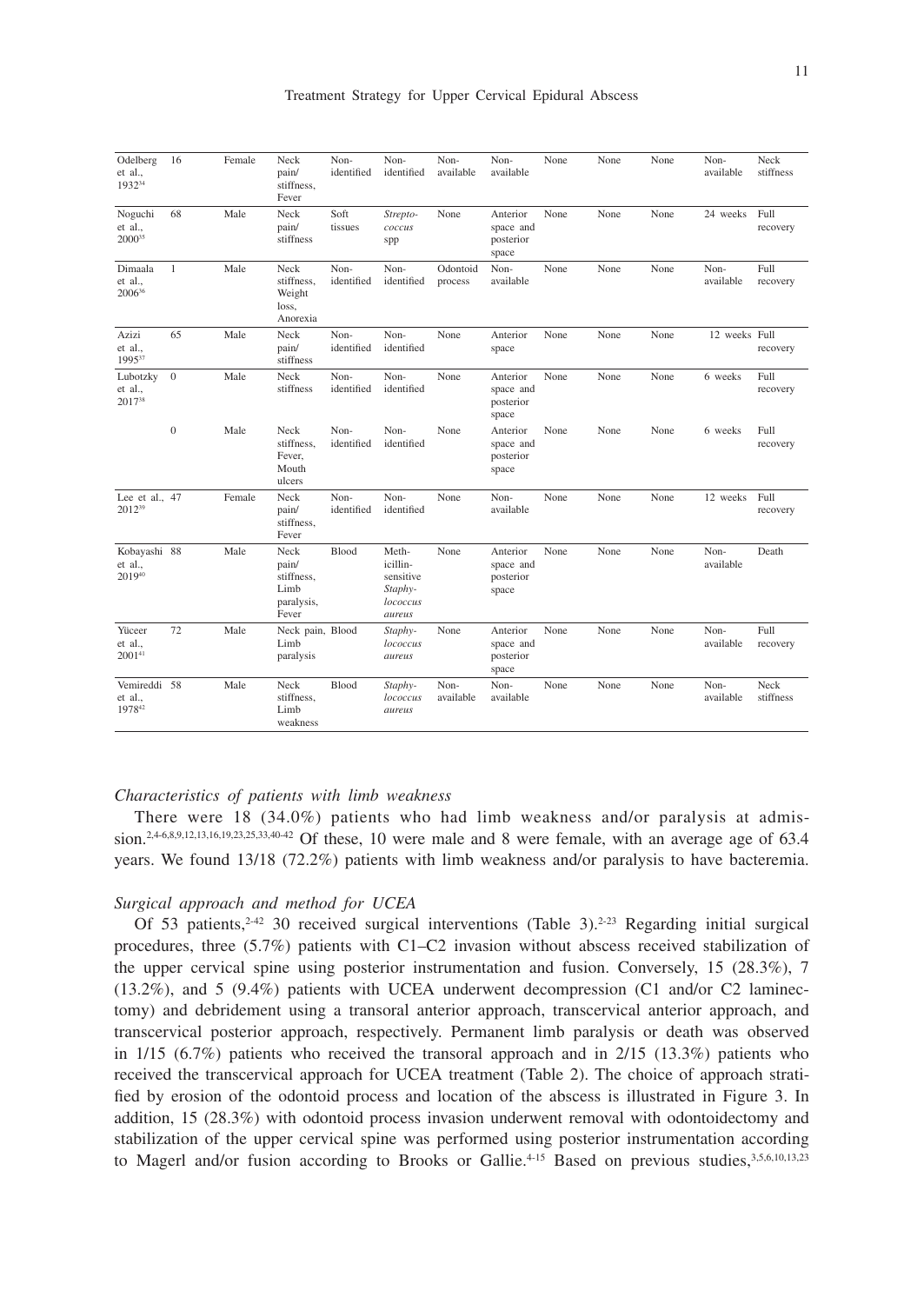the complications of each surgical approach are summarized in Table 4. There was no incidence of severe wound infection, aspiration pneumonia, and respiratory failure regardless of surgical approach.

| <b>Valuable</b>                                                  | <b>Value</b> |
|------------------------------------------------------------------|--------------|
| Treatment choice, n (%)                                          |              |
| Surgical treatment (Antibiotics + Surgery)                       | 30(56.6)     |
| Nonsurgical treatment (Antibiotics)                              | 23 (43.4)    |
| Initial surgical procedures, n (%)                               |              |
| Transcervical posterior approach (instrumentation and fusion)    | 3(5.7)       |
| Transoral anterior approach (decompression and debridement)      | 15(28.3)     |
| Transcervical anterior approach (decompression and debridement)  | 7(13.2)      |
| Transcervical posterior approach (decompression and debridement) | 5(9.4)       |
| Unavailable data                                                 | 23 (43.4)    |
| Additional surgical procedures, n (%)                            |              |
| Transcervical posterior approach (instrumentation and fusion)    | 15(28.3)     |
| Unavailable data                                                 | 38 (71.7)    |
| Timing of surgical intervention, $n$ (%)                         |              |
| Before the onset of paralysis                                    | 26(49.1)     |
| After the onset of paralysis                                     | 4(7.5)       |
| Unavailable data                                                 | 23 (43.4)    |
| Surgical stage of additional surgery, $n$ (%)                    |              |
| Single-stage                                                     | 7(13.2)      |
| Second-stage                                                     | 8(15.1)      |
| Unavailable data                                                 | 38 (71.7)    |
| Procedure of additional surgery, $n$ (%)                         |              |
| Magerl                                                           | 5(9.4)       |
| Magerl and Brooks or Gallie                                      | 10(18.9)     |
| Unavailable data                                                 | 38 (71.7)    |
| Indications of surgical intervention, n (%)                      |              |
| Progressive neurological symptoms due to spinal compression      | 9(17.0)      |
| Abscess in the retropharyngeal space                             | 8(15.1)      |
| Cervical instability due to bone erosion                         | 13(24.5)     |
| Ineffective conservative treatments                              | 5(9.4)       |
| Unavailable data                                                 | 23 (43.4)    |
| Antibiotics, n (%)                                               |              |
| Empirical monotherapy                                            | 3(5.7)       |
| Empirical combination therapy                                    | 11(20.8)     |
| Monotherapy based on susceptibility                              | 10(18.9)     |
| Combination therapy based on susceptibility                      | 5(9.4)       |
| Unavailable data                                                 | 24 (45.3)    |

**Table 3** Treatment strategy of 53 patients with upper cervical pyogenic epidural abscess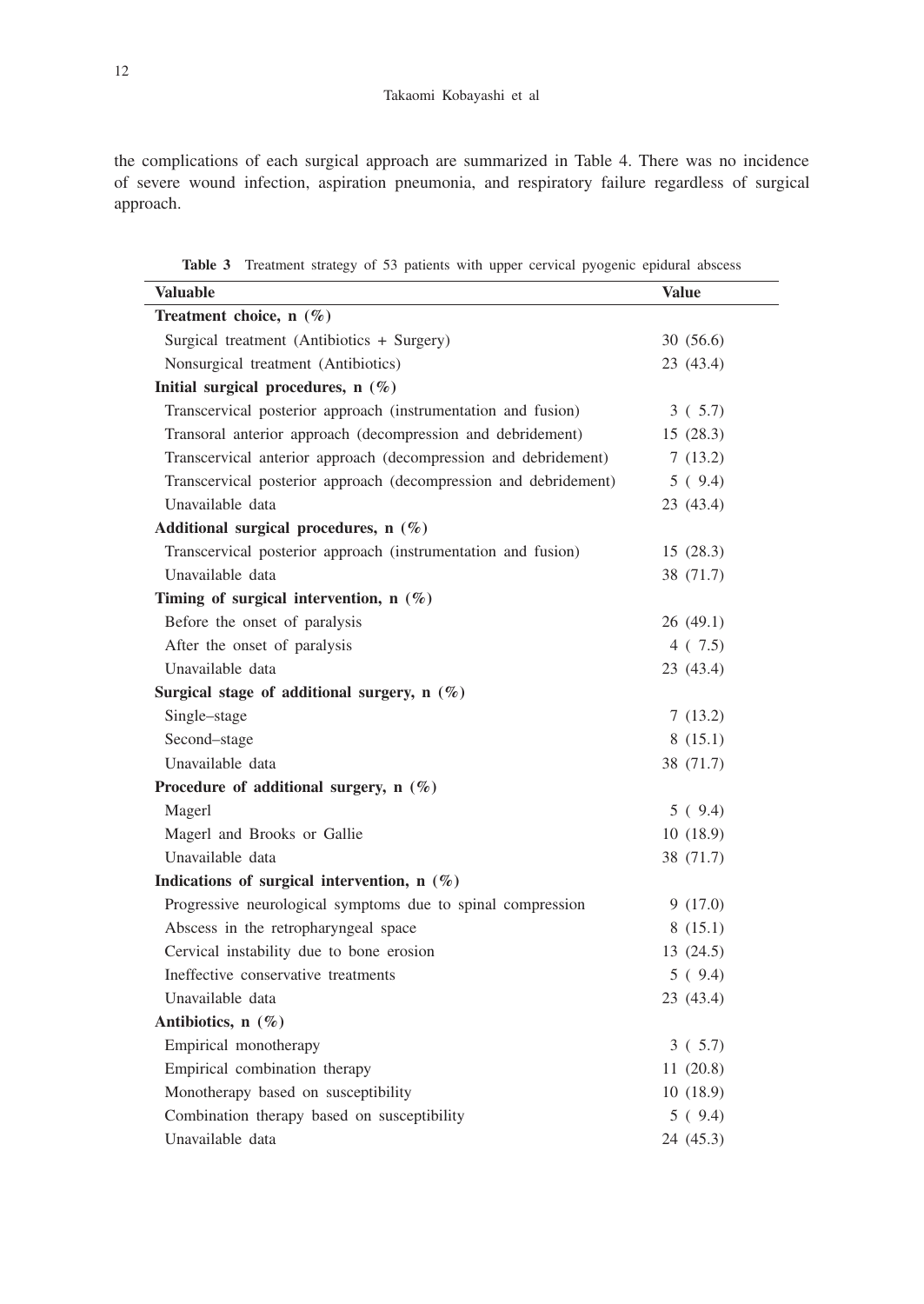| Change of antibiotics, $n(\%)$                                  |           |
|-----------------------------------------------------------------|-----------|
| Presence                                                        | 13 (24.5) |
| Absence                                                         | 16(30.2)  |
| Unavailable data                                                | 24 (45.3) |
| Duration of antibiotics in surgical treatment cases, $n(\%)$    |           |
| 6 weeks                                                         | 8(15.1)   |
| 8 weeks                                                         | 3(5.7)    |
| 10 weeks                                                        | 1(1.9)    |
| 12 weeks                                                        | 5(9.4)    |
| $>13$ weeks                                                     | 3(5.7)    |
| Unavailable data                                                | 33 (62.3) |
| Duration of antibiotics in nonsurgical treatment cases, $n$ (%) |           |
| 6 weeks                                                         | 4(7.5)    |
| 8 weeks                                                         | 1(1.9)    |
| 12 weeks                                                        | 3(5.7)    |
| $>13$ weeks                                                     | 1(1.9)    |
| Unavailable data                                                | 44 (83.0) |
| Reasons of antibiotic discontinuation, $n(\%)$                  |           |
| Image inspections (disappearance of the abscess)                | 5(9.4)    |
| Blood test (normalization of inflammatory response)             | 6(11.3)   |
| Both image inspections and blood test                           | 2(3.8)    |
| Unavailable data                                                | 40 (75.5) |



**Fig. 3** Initial surgery approach

UCEA: upper cervical epidural abscess Pts: patients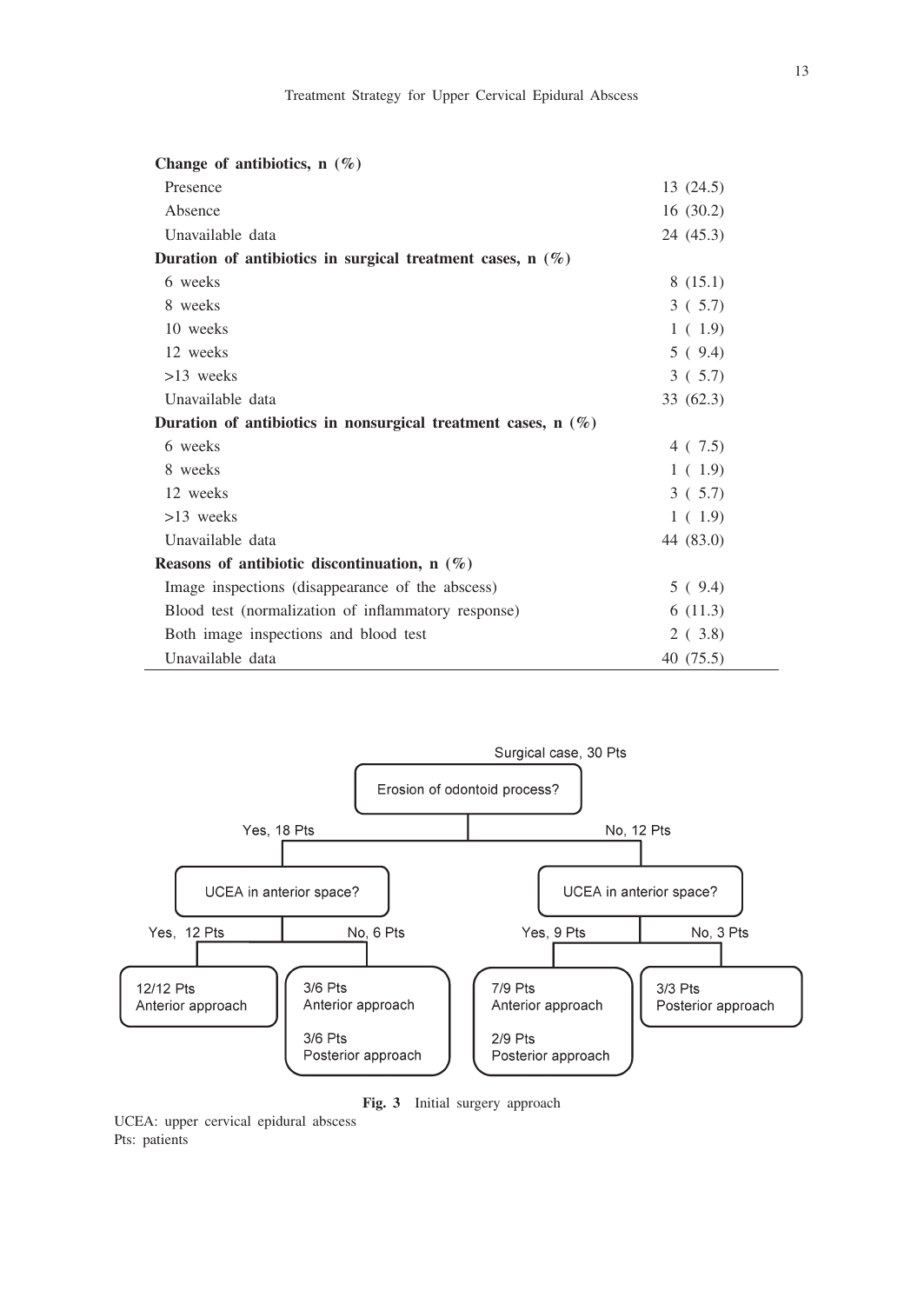#### Takaomi Kobayashi et al

**Table 4** Complications of each approach

| Surgical approach           | <b>Complications</b>                                                              |  |  |  |  |
|-----------------------------|-----------------------------------------------------------------------------------|--|--|--|--|
| Transoral anterior approach | • Liquorrhea                                                                      |  |  |  |  |
|                             | • Superficial mucosal infection                                                   |  |  |  |  |
|                             | • Laryngopharyngeal edema                                                         |  |  |  |  |
|                             | • Limited jaw mobility                                                            |  |  |  |  |
|                             | • Malocclusion                                                                    |  |  |  |  |
|                             | • Dysgeusia                                                                       |  |  |  |  |
|                             | • Dysphagia                                                                       |  |  |  |  |
|                             | • Eversion of bone graft                                                          |  |  |  |  |
|                             | Transcervical anterior approach • Cervical spine injury due to cervical extension |  |  |  |  |
|                             | • Esophageal                                                                      |  |  |  |  |
|                             | • Tracheal injury                                                                 |  |  |  |  |
|                             | · Jugular arteriovenous injury                                                    |  |  |  |  |
|                             | • Vertebral artery injury                                                         |  |  |  |  |
|                             | • Recurrent laryngeal nerve injury (right > left)                                 |  |  |  |  |
|                             | • Dysphagia                                                                       |  |  |  |  |
|                             | • Horner syndrome                                                                 |  |  |  |  |
| Transcervical posterior ap- | • Vertebral artery injury due to implants                                         |  |  |  |  |
| proach                      | • Cervical spine injury due to implants                                           |  |  |  |  |
|                             | · Venous sinus injury                                                             |  |  |  |  |
|                             | · Dysphagia due to cervical kyphosis                                              |  |  |  |  |
|                             | • Respiratory failure due to cervical kyphosis                                    |  |  |  |  |
|                             | • Liquorrhea                                                                      |  |  |  |  |
|                             | • Skin disorders on the occipital external protuberance                           |  |  |  |  |
|                             | • Limited cervical range of motion due to occipitocervical fusion                 |  |  |  |  |

## *Timing of surgical intervention*

Of the 53 patients, $242$  23 received nonsurgical treatment and 30 received surgical interventions (Table 3). Of the 23 patients who received nonsurgical treatment, 6 presented limb weakness and/or paralysis at admission, and 3/6 (50.0%) patients experienced permanent limb paralysis or death (Table 2). Conversely, 17 did not present limb weakness and paralysis at admission, and no patient experienced permanent limb paralysis or death (Table 2). Of the 30 patients who received surgical interventions, permanent limb paralysis or death was noted in 1/26 (3.8%) patients who underwent surgery before the onset of paralysis and in 2/4 (50.0%) patients who underwent surgery after the onset of paralysis (Table 2). The timing of the surgical intervention was determined by different conditions: (1) progressive limb paralysis and/or respiratory failure due to cervical spinal compression<sup>6-8,10,16,19,22,23</sup>; (2) UCEA in the retropharyngeal space and its associated inflammation spreading through the laryngopharynx<sup>3,6,13-15,17,18,20</sup>; (3) cervical instability due to bone erosion<sup>4-6,9,11,12,17</sup>; and (4) ineffective conservative treatments.<sup>3,6,10,11,21</sup> Focusing on the neurological symptoms, surgical interventions before the onset of limb paralysis in patients with UCEA may be helpful in preventing permanent paralysis or death.

## *Difference in outcome between single- and second-stage instrumentation and fusion*

Of 53 patients,  $2^{-42}$  15 underwent additional instrumentation and fusion (Table 3).  $2^{-8,10-12,19}$  Pedicle screws and rods were placed away from the site of infection or osteomyelitis after complete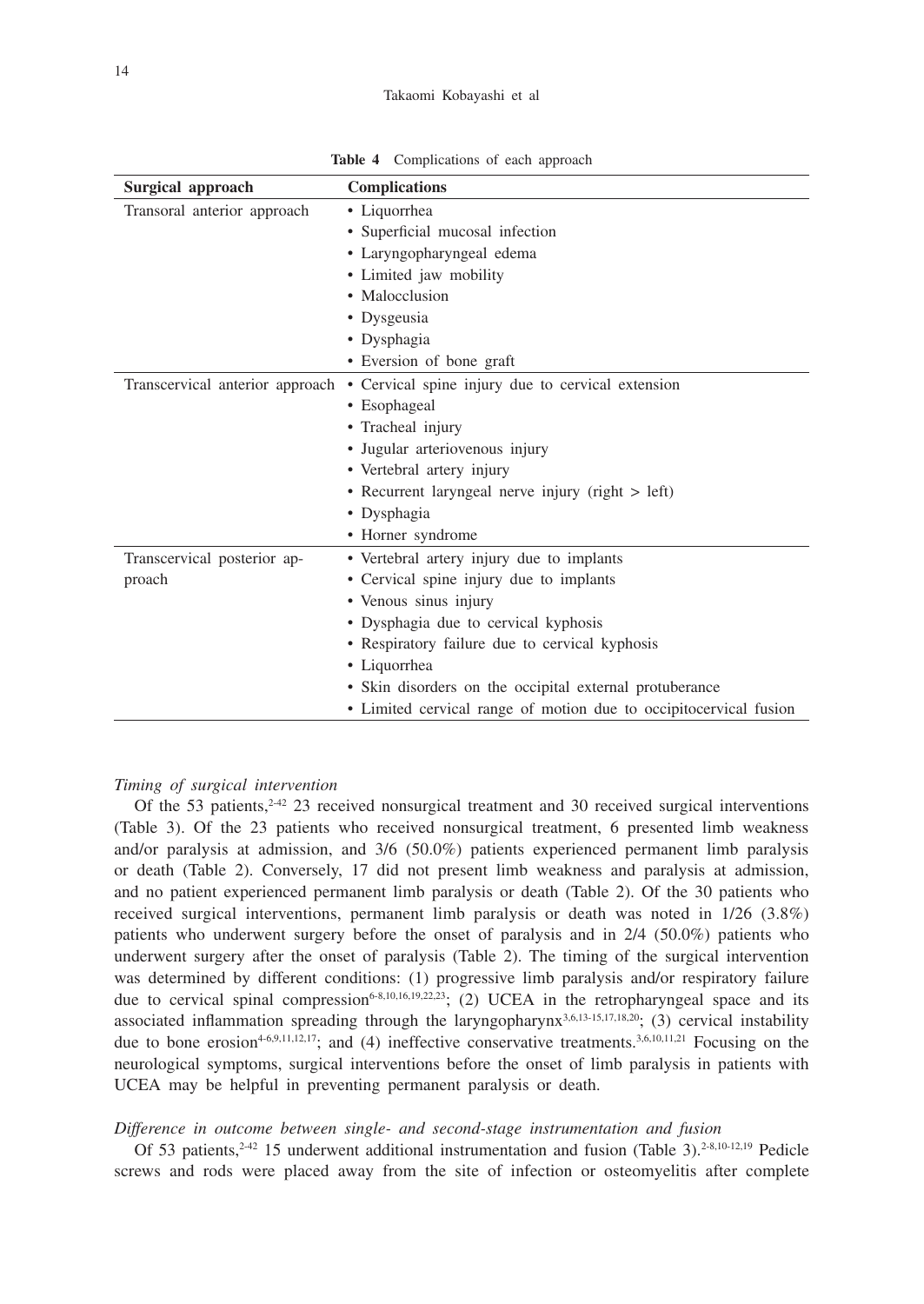debridement of the abscess.<sup>2-23</sup> Permanent limb paralysis or death was noted in  $1/7$  (14.3%) patients who underwent single-stage instrumentation and fusion at the time of surgical debridement for spinal infection and in 1/8 (12.5%) patients who underwent second-stage instrumentation and fusion after decompression and debridement (Table 2). No patient had to undergo implant removal due to infection after instrumentation and fusion.

#### *Duration of antibiotics*

Of 53 patients,<sup>2-42</sup> 20 who received surgical treatments with detailed information were evaluated (Table 3).<sup>3-5,8-18,20-22</sup> We found that 8/20 (40.0%), 3/20 (15.0%), 1/20 (5.0%), 5/20 (25.0%), and  $3/20$  (15.0%) patients received antibiotics (oral and/or intravenous) for 6, 8, 10, 12, and  $>13$ weeks, respectively. Of 53 patients, $242$  nine who did not undergo surgical treatments with detailed information were evaluated (Table 3).<sup>25,29,20,34,36-38</sup> We found that 4/9 (44.4%), 1/9 (11.1%), 3/9 (33.3%), and 1/9 (11.1%) patients received antibiotics (oral and/or intravenous) for 6, 8, 12, and  $>13$  weeks, respectively. The disappearance of the abscess on image inspections<sup>14,20-22,30,35</sup> and normalization of inflammatory response in the blood test<sup>8,10,12,17,21,30,31,38</sup> were indications for discontinuation of antibiotic administration.

# DISCUSSION

Our literature review recommends surgical interventions before the onset of limb paralysis in patients with UCEA to prevent permanent paralysis or death.<sup>2-23</sup> Conversely, UCEA patients with neck pain and/or stiffness without progressive limb weakness can be sufficiently treated with antibiotics only.24-42 In perioperative and nonoperative treatments, antibiotic administration (including oral and intravenous) for 6–12 weeks may be generally supported based on the confirmation of reduced inflammatory response8,10,12,17,21,30,31,38 and/or abscess disappearance on imaging.14,20-22,30,35

The most commonly performed surgical approaches and methods for UCEA included transoral decompression and debridement.<sup>10-12,14,15</sup> Subsequently, odontoidectomy was performed to remove the odontoid process, and the upper cervical spine was stabilized with instrumentation and fusion.<sup>2-12</sup> The transoral approach to UCEA is an oral surgical procedure utilizing fluoroscopic- or microscopic-assisted guidance due to the narrow operative field<sup>4-7,10-15</sup>; this approach is indicated in patients with UCEA localized to C1–C2, which is the most commonly involved site.<sup>1-42</sup> In patients with UCEA involving the lower cervical spine (C3–C7), the transcervical approach was chosen because of the wide operative field, whereas the transoral mandibular tongue-splitting approach may be used in patients with UCEA involving lower cervical abscesses with neck stiffness, trachectomy with intubation, and dermatopathy of neck because cervical rotation and hyperextension could not be performed in these patients and the approach may be useful to reach the UCEA directory via the oral cavity.<sup>2-22,44</sup> Our literature review suggests that differences in surgical approaches may not be associated with the incidence of permanent limb paralysis or death, while the choice of surgical approach and methods may be dependent not only on the surgeon's skills but also on the location of UCEA and bone erosion.<sup>2-23</sup>

Multiple surgeries could be an option in the treatment of recurrent UCEA after CT-guided pus drainage4,5,8,11,15 or cervical instability after debridement and decompression.2-8,10-12,19 Posterior instrumentation and fusion play an important role in preventing neurologic injury in patients with spinal instability and spinal cord compression.<sup>2-23</sup> Methods of instrumentation and fusion include single- and two-stage instrumentation and fusion (performed from 10 days to 6 months after decompression and debridement). In the present study, no association was seen between the timing of instrumentation and fusion and the incidence of permanent limb paralysis or death.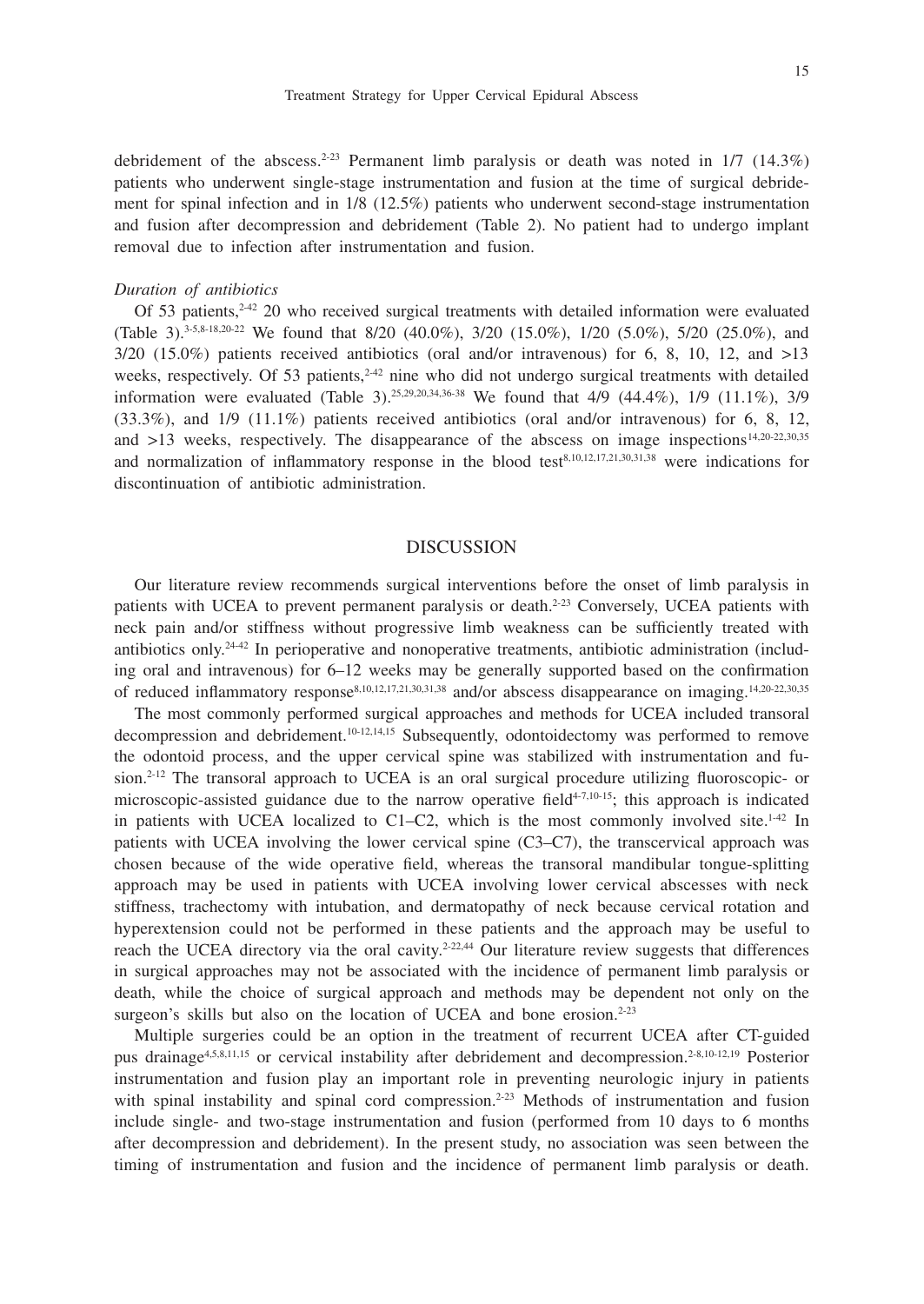Thus, the physician may determine whether to perform single- or two-stage instrumentation and fusion according to the condition of the spine and/or spinal infection site.<sup>7,8,44</sup>

In this literature review on UCEA, antibiotic administration (oral and/or intravenous) was discontinued after confirmation of reduced inflammatory response<sup>8,10,12,17,21,30,31,38</sup> and/or abscess disappearance on imaging,<sup>14,20-22,30,35</sup> leading to variation in the duration of antibiotic administration (6–32 weeks). Nevertheless, antibiotics were administered for 6–12 weeks in most cases (85%–89%).3-5,8,12-15,17,18,20-22,26,30,31,37-39 *S*. *aureus* and *Streptococcus* species were identified as the main pathogens of  $UCEA$ .<sup>142</sup> Moreover, there were some studies on UCEA caused by methicillin-resistant *S*. *aureus*. 5,23 Therefore, we recommend empirical antibiotic therapy targeting these gram-positive species.

The characteristics of UCEA are quite different than those of spinal epidural abscess; the most common risk factors for spinal epidural abscess were found to be diabetes and intravenous drug use,<sup>45,46</sup> whereas our findings demonstrated that those for UCEA with progressive neurological deficits were ageing and bacteremia. Furthermore, the main sources of infection are hematogenous spread and direct inoculation (e.g., recent spinal procedure) in spinal epidural  $abscess<sup>45</sup>$  and hematogenous spread and contiguous spread (e.g., otorhinolaryngologic disease and tooth extraction) in UCEA. Therefore, the early diagnosis of UCEA could be made, based on the appearance of neck pain and/or stiffness with the presence of otorhinolaryngologic or oral diseases or bacteremia.

The treatment strategy for UCEA is also different from that for spinal epidural abscess<sup>45,46</sup> at four points. First, surgical procedures for UCEA are related to the oral cavity, occipital bone, odontoid process, and/or atlantoaxial vertebrae. These require advanced surgeon skills. Second, the postoperative course (e.g., ventilator) is complicated particularly in the transoral approach, which is the most commonly performed surgical approach for  $UCEA$ <sup>2-23</sup> Third, the treatment duration for UCEA in most cases (85–89%) is slightly longer than that generally recommended for spinal epidural abscesses and vertebral osteomyelitis  $(4-8$  weeks).<sup>45</sup> This may result in difficulty of treatments for UCEA.<sup>2-23</sup> Lastly, UCEA can lead to more fatal neurological conditions (e.g., permanent limb paralysis and death) than spinal epidural abscess. Therefore, the evidence on the treatment strategy for UCEA independent of spinal epidural abscess is required.

This is a literature review based on other authors publishing UCEA. Therefore, the study is not homogenous and has many limitations. We did not include fungal or tuberculous UCEAs in our study because neither of these infections was identified in the blood culture results of any patient. In cases of infants, symptoms were not sufficient to describe neck pain, limb weakness, dysphagia, and odynophagia in detail. Details of limb weakness and paralysis are unclear because no standard evaluation of symptoms, such as Frankel scale, is used. To the compare surgical procedures, complications and outcomes as well as operative time, hemorrhage volume, and length of hospitalization should be investigated. The sample size was small because UCEA is a relatively rare condition,<sup>1</sup> thus leading to difficulty of investigation by age. Furthermore, medical advances from 1932 to 2019 (e.g., surgical technique and implants, imaging modalities and their interpretations, and conservative treatments including various classes of antibiotics) may influence these results. However, this is the first study to investigate detailed treatment strategies for UCEAs. Due to the nature of literature review, there may be publication bias; cases which are systematically different from results of published cases could be unpublished.47 However, there is no evidence regarding treatment choice for UCEA, and the case reports were lack of ability to generalize. $47$  Our study was not able to elucidate the prognostic factors of treatments for UCEA, as it reviewed the case reports between 1944 and 2019 and the frequency of permanent limb paralysis or death was low (i.e., seven cases<sup>8,16,19,24,25,33,40</sup>). Therefore, further investigations toward this issue are required. As a supplementary information, in 30 cases who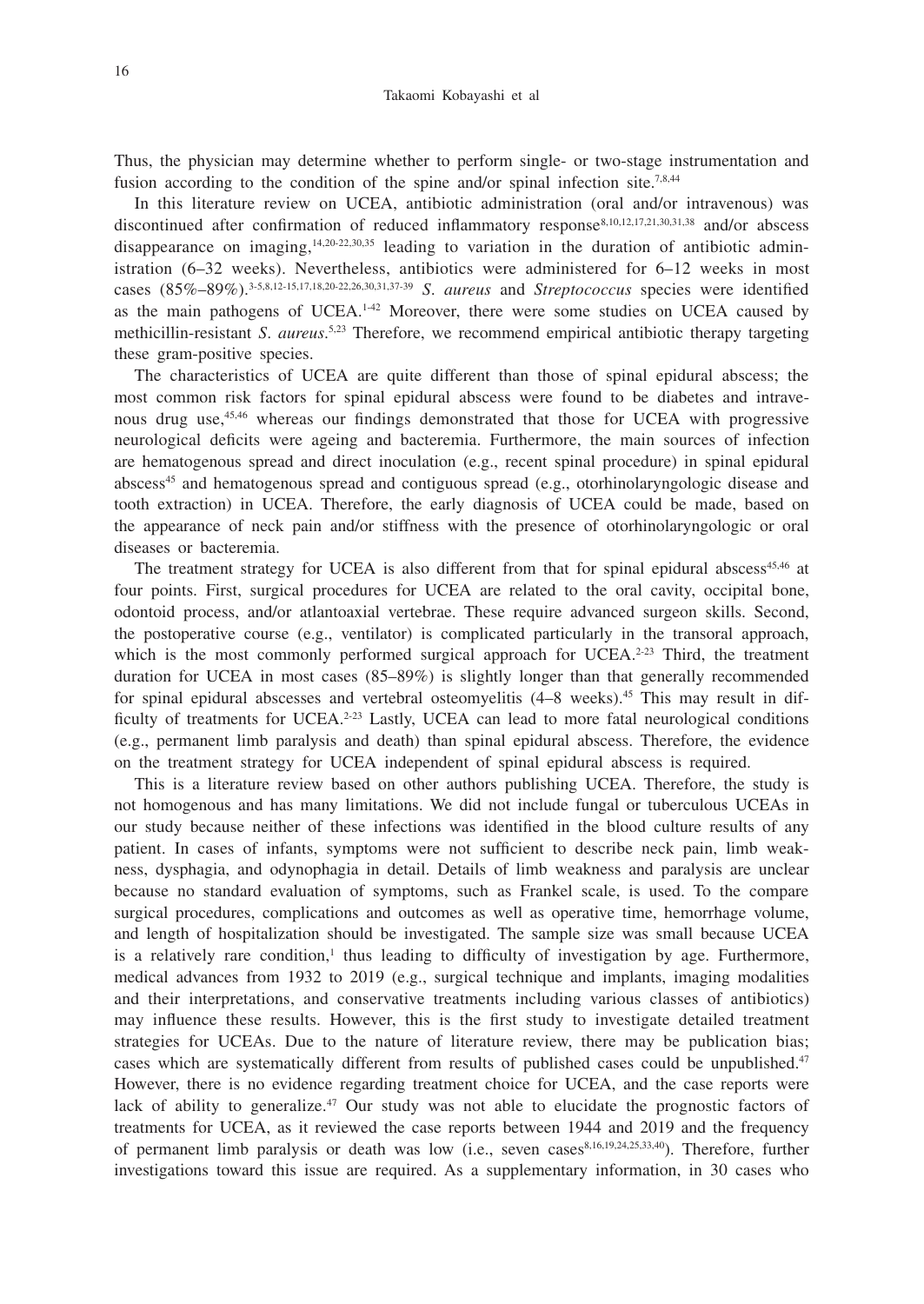17

received surgical interventions, we found that patients with permanent limb paralysis or death were older (with,  $67.7 \pm 3.8$  years; without,  $54.5 \pm 17.2$  years; Mann–Whitney's U test,  $p =$ 0.005) and received more delayed surgery after the onset of limb paralysis (with, 2/3; without,  $2/27$ ; Fisher's exact test,  $p = 0.039$ ) than those without permanent limb paralysis or death. In contrast, in 23 cases who received nonoperative treatments, there was no significant difference in patient characteristics (e.g., age, sex, comorbidities, bacteremia, and bone erosion) between patients with permanent limb paralysis or death  $(n = 4)$  and without permanent limb paralysis or death ( $n = 19$ ). Further investigations are required.

# **CONCLUSION**

Differences in surgical approaches may not be associated with the incidence of permanent limb paralysis or death. Early surgical intervention before the onset of paralysis seems to be recommended in patients with progressive limb weakness because of UCEA, whereas nonsurgical treatment (antibiotics) may be sufficient in UCEA patients with only neck pain and/or stiffness before appearance of limb weakness. In perioperative and nonoperative treatments, antibiotic administration (including oral and intravenous) for 6–12 weeks may be generally supported based on the confirmation of reduced inflammatory response and/or abscess disappearance on imaging. However, a standard treatment strategy has not been determined for UCEA; therefore, further investigation is necessary.

# IRB APPROVAL

A systematic review is not a research that must be approved by the IRB.

# ACKNOWLEDGEMENTS

The authors would like to thank Enago Academy (https://www.enago.jp) for the English language review.

# CONFLICT OF INTEREST

The authors declare that there are no conflicts of interest.

## REFERENCES

- 1 Al-Hourani K, Al-Aref R, Mesfin A. Upper cervical epidural abscess in clinical practice: diagnosis and management. *Global Spine J*. 2016;6(4):383–393. doi:10.1055/s-0035-1565260.
- 2 Anton K, Christoph R, Cornelius FM. Osteomyelitis and pathological fracture of the axis. Case illustration. *J Neurosurg*. 1999;90(1 Suppl):162. doi:10.3171/spi.1999.90.1.0162.
- 3 Curry JM, Cognetti DM, Harrop J, Boon MS, Spiegel JR. Cervical discitis and epidural abscess after tonsillectomy. *Laryngoscope*. 2007;117(12):2093–2096. doi:10.1097/MLG.0b013e31814538a0.
- 4 Suchomel P, Buchvald P, Barsa P, Lukas R, Soukup T. Pyogenic osteomyelitis of the odontoid process: single stage decompression and fusion. *Spine (Phila Pa 1976)*. 2003;28(12):E239–E244. doi:10.1097/01. BRS.0000065489.02720.D8.
- 5 Aranibar RJ, Del Monaco DC, Gonzales P. Anterior microscopic transtubular (MITR) surgical approach for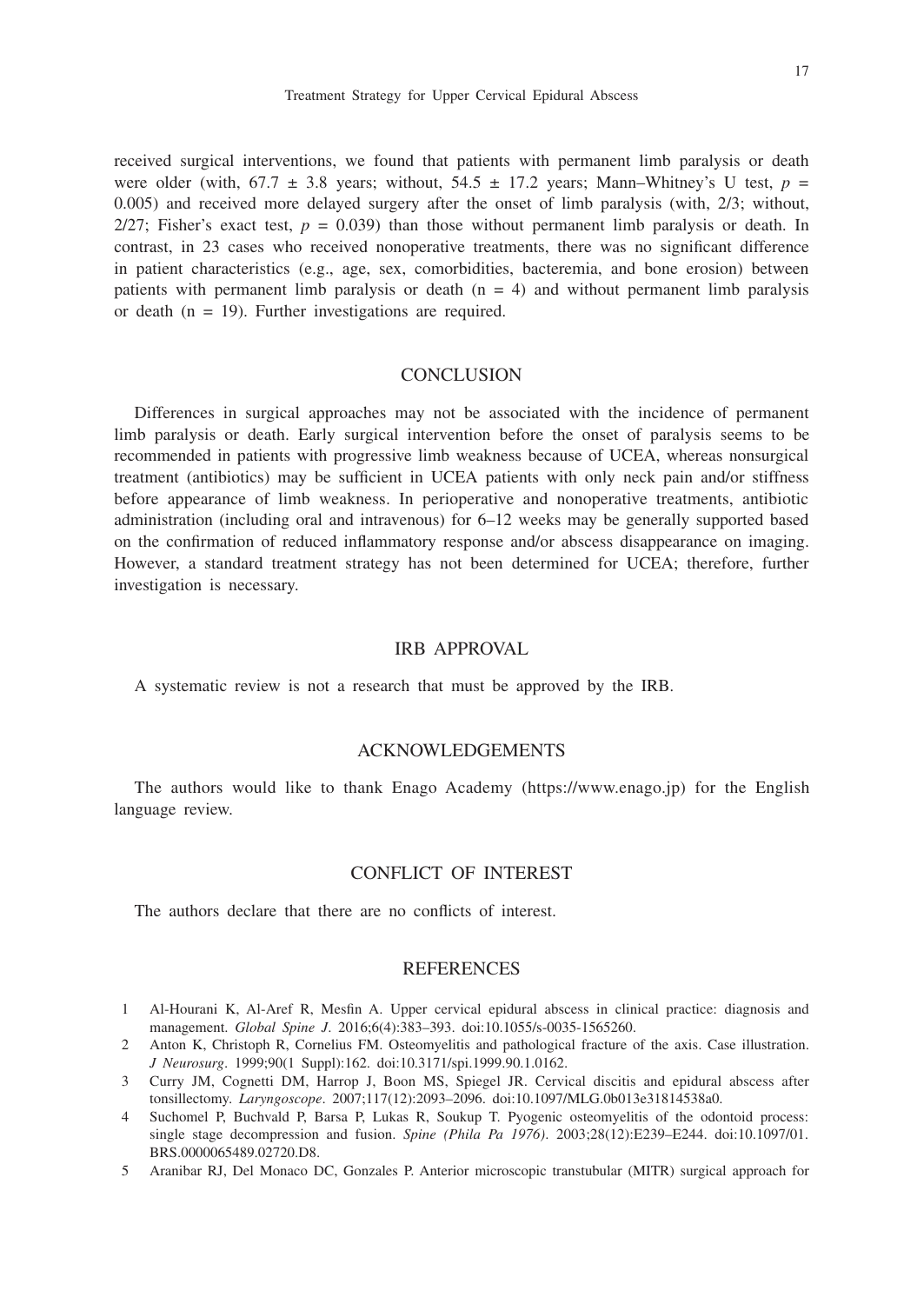cervical pyogenic C1-2 abscess: A case report. *Int J Spine Surg*. 2015;9:56. doi:10.14444/2056.

- 6 Burns TC, Mindea SA, Pendharkar AV, Lapustea NB, Irime I, Nayak JV. Endoscopic transnasal approach for urgent decompression of the craniocervical junction in acute skull base osteomyelitis. *J Neurol Surg Rep*. 2015;76(1):e37–e42. doi:10.1055/s-0034-1395492.
- 7 Keogh S, Crockard A. Staphylococcal infection of the odontoid peg. *Postgrad Med J*. 1992;68(795):51–54. doi: 10.1136/pgmj.68.795.51.
- 8 Haridas A, Walsh DC, Mowle DH. Polymicrobial osteomyelitis of the odontoid process with epidural abscess: Case report and review of literature. *Skull Base*. 2003;13(2):107–111. doi:10.1055/s-2003-820566.
- 9 Fukutake T, Kitazaki H, Hattori T. Odontoid osteomyelitis complicating pneumococcal pneumonia. *Eur Neurol*. 1998;39(2):126–127.
- 10 Reid PJ, Holman PJ. Iatrogenic pyogenic osteomyelitis of C1 and C2 treated with transoral decompression and delayed occipitocervical arthrodesis. Case report. *J Neurosurg Spine*. 2007;7(6):664–668. doi:10.3171/ SPI-07/12/664.
- 11 Wiedau-Pazos M, Curio G, Grüsser C. Epidural abscess of the cervical spine with osteomyelitis of the odontoid process. *Spine (Phila Pa 1976)*. 1999;24(2):133–136. doi:10.1097/00007632-199901150-00008.
- 12 Zigler JE, Bohlman HH, Robinson RA, Riley LH, Dodge LD. Pyogenic osteomyelitis of the occiput, the atlas, and the axis. A report of five cases. *J Bone Joint Surg Am*. 1987;69(7):1069–1073.
- 13 Deshmukh VR. Midline trough corpectomies for the evacuation of an extensive ventral cervical and upper thoracic spinal epidural abscess. *J Neurosurg Spine*. 2010;13(2):229–233. doi:10.3171/2010.3.SPINE09589.
- 14 Ruskin J, Shapiro S, McCombs M, Greenberg H, Helmer E. Odontoid osteomyelitis. An unusual presentation of an uncommon disease. *West J Med*. 1992;156(3):306–308.
- 15 Kubo S, Takimoto H, Hosoi K, Toyota S, Karasawa J, Yoshimine T. Osteomyelitis of the odontoid process associated with meningitis and retropharyngeal abscess--case report. *Neurol Med Chir (Tokyo)*. 2002;42(10):447–451. doi:10.2176/nmc.42.447.
- 16 Al-Hourani K, Frost C, Mesfin A. Upper cervical epidural abscess in a patient with Parkinson disease: a case report and review. *Geriatr Orthop Surg Rehabil*. 2015;6(4):328–333. doi:10.1177/2151458515604356.
- 17 Paul CA, Kumar A, Raut VV, Garhnam A, Kumar N. Pseudomonas cervical osteomyelitis with retropharyngeal abscess: an unusual complication of otitis media. *J Laryngol Otol*. 2005;119(10):816–818. doi:10.1258/002221505774481309.
- 18 Papp Z, Czigléczki G, Banczerowski P. Multiple abscesses with osteomyelitis and destruction of both the atlas and the axis in a 4-week-old infant. *Spine (Phila Pa 1976)*. 2003;38(19):E1228–E1230. doi:10.1097/ BRS.0b013e31829cf0a7.
- 19 Kurimoto M, Endo S, Ohi M, Hirashima Y, Matsumura N, Takaku A. Pyogenic osteomyelitis of an invaginated odontoid process with rapid deterioration of high cervical myelopathy: a case report. *Acta Neurochir (Wien)*. 1998;140(10):1093–1094. doi:10.1007/s007010050220.
- 20 Bartels JW, Brammer RE. Cervical osteomyelitis with prevertebral abscess formation. *Otolaryngol Head Neck Surg*. 1990;102(2):180–182. doi:10.1177/019459989010200216.
- 21 Mirouse G, Journe A, Casabianca L, Moreau PE, Pannier S, Glorion C. Bartonella henselae osteoarthritis of the upper cervical spine in a 14-year-old boy. *Orthop Traumatol Surg Res*. 2015;101(4):519–522. doi:10.1016/j.otsr.2015.02.007.
- 22 Young WF, Weaver M. Isolated pyogenic osteomyelitis of the odontoid process. *Scand J Infect Dis*. 1999;31(5):512–515. doi:10.1080/00365549950164094.
- 23 LaFave J, Bramante R. Upper cervical epidural abscess resulting in respiratory compromise after lumbar steroid injection. *J Emerg Med*. 2019;57(1):66–69. doi:10.1016/j.jemermed.2019.02.014
- 24 Frank TJF. Osteomyelitis of the odontoid process of the axis. *Med J Aust*. 1944;1:198–201.
- 25 Limbird TJ, Brick GW, Boulas HJ, Bucholz RW. Osteomyelitis of the odontoid process. *J Spinal Disord*. 1988;1(1):66–74.
- 26 Ahlbäck S, Collert S. Destruction of the odontoid process due to atlanto-axial pyogenic spondylitis. *Acta Radiol Diagn (Stockh)*. 1970;10(5):394–400. doi:10.1177/028418517001000506.
- 27 Lam CH, Ethier R, Pokrupa R. Conservative therapy of atlantoaxial osteomyelitis. A case report. *Spine (Phila Pa 1976)*. 1996;21(15):1820–1823. doi:10.1097/00007632-199608010-00021.
- 28 Ueda Y, Kawahara N, Murakami H, Matsui T, Tomita K. Pyogenic osteomyelitis of the atlas: A case report. *Spine (Phila Pa 1976)*. 2009;34(9):E342–E345. doi:10.1097/BRS.0b013e318198c805.
- 29 Leach RE, Goldstein HH, Younger D. Osteomyelitis of the odontoid process. A case report. *J Bone Joint Surg Am*. 1967;49(2):369–371.
- 30 Tomaszewski R, Bijata W. Acute haematogenous upper cervical osteomyelitis in neonates: A report of two cases. *J Bone Joint Surg Br*. 2011;93(6):849–852. doi:10.1302/0301-620X.93B6.25857.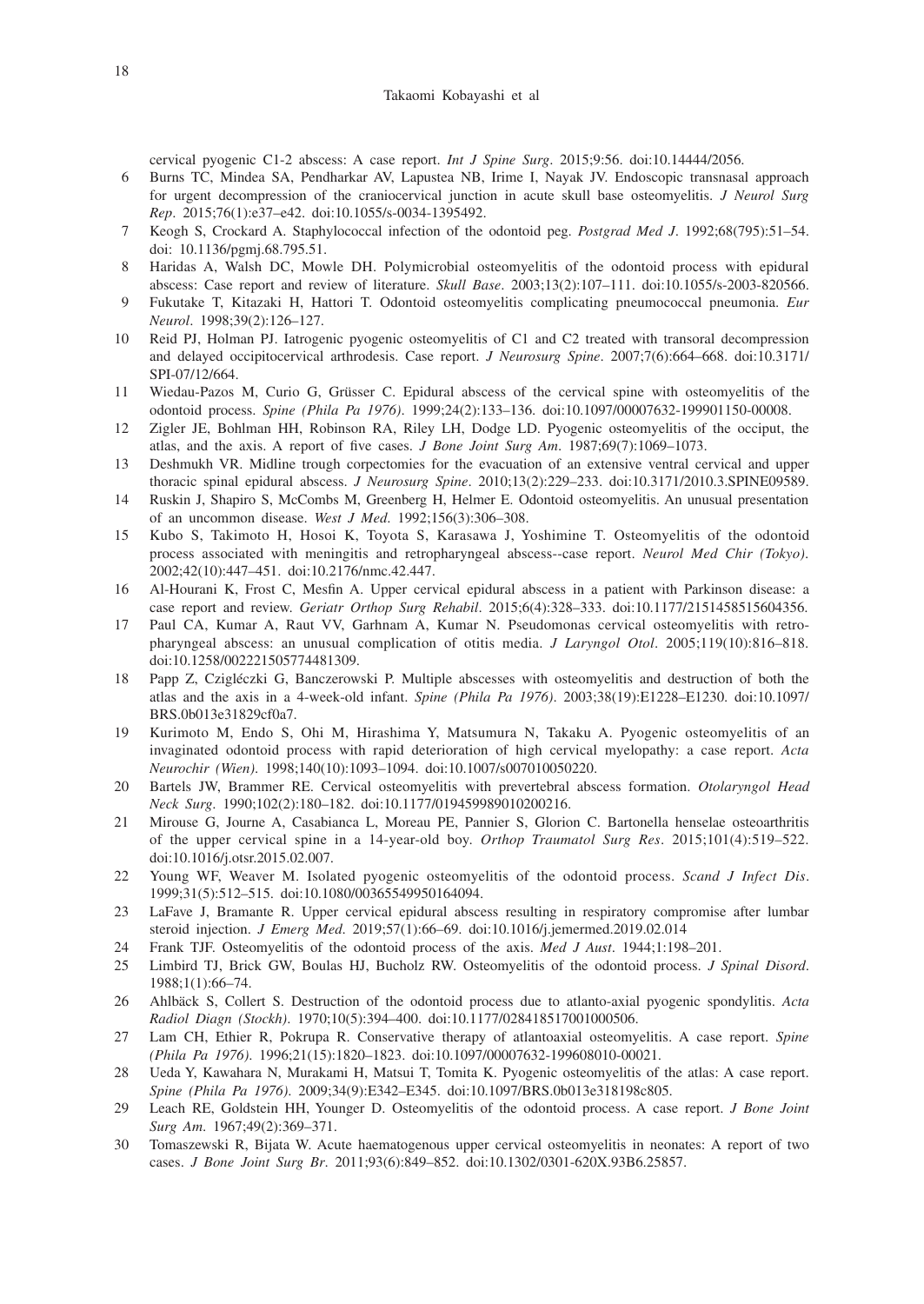- 31 Venger BH, Musher DM, Brown EW, Baskin DS. Isolated C-2 osteomyelitis of hematogenous origin: case report and literature review. Neurosurgery. 1986;18(4):461–464. doi:10.1227/00006123-198604000-00013.
- 32 Sasaki K, Nabeshima Y, Ozaki A, et al. Septic arthritis of the atlantoaxial joint: case report. *J Spinal Disord Tech*. 2006;19(8):612–615. doi:10.1097/01.bsd.0000211234.68469.92.
- 33 Rimalovski AB, Aronson SM. Abscess of medulla oblongata associated with osteomyelitis of odontoid process. Case report. *J Neurosurg*. 1968;29(1):97–101. doi:10.3171/jns.1968.29.1.0097.
- 34 Odelberg-Johnson Q. A case of cervical spondylarthritis after tonsillectomy. *Acta Orthop Scand*. 1932;2(1–4):302–317. doi:10.3109/17453673208991240.
- 35 Noguchi S, Yanaka K, Yamada Y, Nose T. Diagnostic pitfalls in osteomyelitis of the odontoid process: case report. *Surg Neurol*. 2000;53(6):573–579. doi:10.1016/s0090-3019(00)00239-1.
- 36 Dimaala J, Chaljub G, Oto A, Swischuk L. Odontoid osteomyelitis masquerading as a C2 fracture in an 18-month-old male with torticollis: CT and MRI features. *Emerg Radiol*. 2006;12(5):234–236. doi:10.1007/ s10140-006-0479-7.
- 37 Azizi SA, Fayad PB, Fulbright R, Giroux ML, Waxman SG. Clivus and cervical spinal osteomyelitis with epidural abscess presenting with multiple cranial neuropathies. *Clin Neurol Neurosurg*. 1995;97(3):239–244. doi:10.1016/0303-8467(95)00036-j.
- 38 Lubotzky A, Cytter-Kuint R, Raccah E, Megged O. Osteomyelitis of the odontoid process in children: Two cases and review of the literature. *Pediatr Infect Dis J*. 2017;36(8):802–805. doi:10.1097/ INF.0000000000001557.
- 39 Lee JH, Cho JH, Jo DJ. Cervical epidural abscess after cupping and acupuncture. *Complement Ther Med*. 2012;20(4):228–231. doi:10.1016/j.ctim.2012.02.009.
- 40 Kobayashi T, Ureshino H, Hotta K, Ikuta K. Timing of surgical interventions for upper cervical epidural abscess: a case report and review of the literature. *Eur J Orthop Surg Traumatol*. 2019;29(6):1365–1366. doi:10.1007/s00590-019-02425-3.
- 41 Yüceer N, Arda NM. Acute Epidural Abscess of the Cervical Spine Caused By Staphylococcus Aureus. *Turk Neurosurg*. 2001;11(3–4):111–116.
- 42 Vemireddi N. Osteomyelitis of cervical spine. *Orthopaed Rev*. 1978;7(10):109–114.
- 43 Tetsuka S, Suzuki T, Ogawa T, Hashimoto R, Kato H. Spinal epidural abscess: A review highlighting early diagnosis and management. *JMA J*. 2020;3(1):29–40. doi:10.31662/jmaj.2019-0038.
- 44 Kobayashi T, Morimoto T, Maeda K, et al. Transoral mandibular tongue-splitting approach in upper cervical epidural abscess: a case report and review of the literature. *Spine Surg Relat Res*. 2020;4(2):178–183. doi:10.22603/ssrr.2019-0090.
- 45 Vakili M, Crum-Cianflone NF. Spinal epidural abscess: a series of 101 cases. *Am J Med*. 2017;130(12):1458– 1463. doi:10.1016/j.amjmed.2017.07.017.
- 46 Lener S, Hartmann S, Barbagallo GMV, Certo F, Thomé C, Tschugg A. Management of spinal infection: a review of the literature. *Acta Neurochir (Wien)*. 2018;160(3):487–496. doi:10.1007/s00701-018-3467-2.
- 47 Nissen T, Wynn R. The clinical case report: a review of its merits and limitations. *BMC Res Notes*. 2014;7:264. doi:10.1186/1756-0500-7-264.